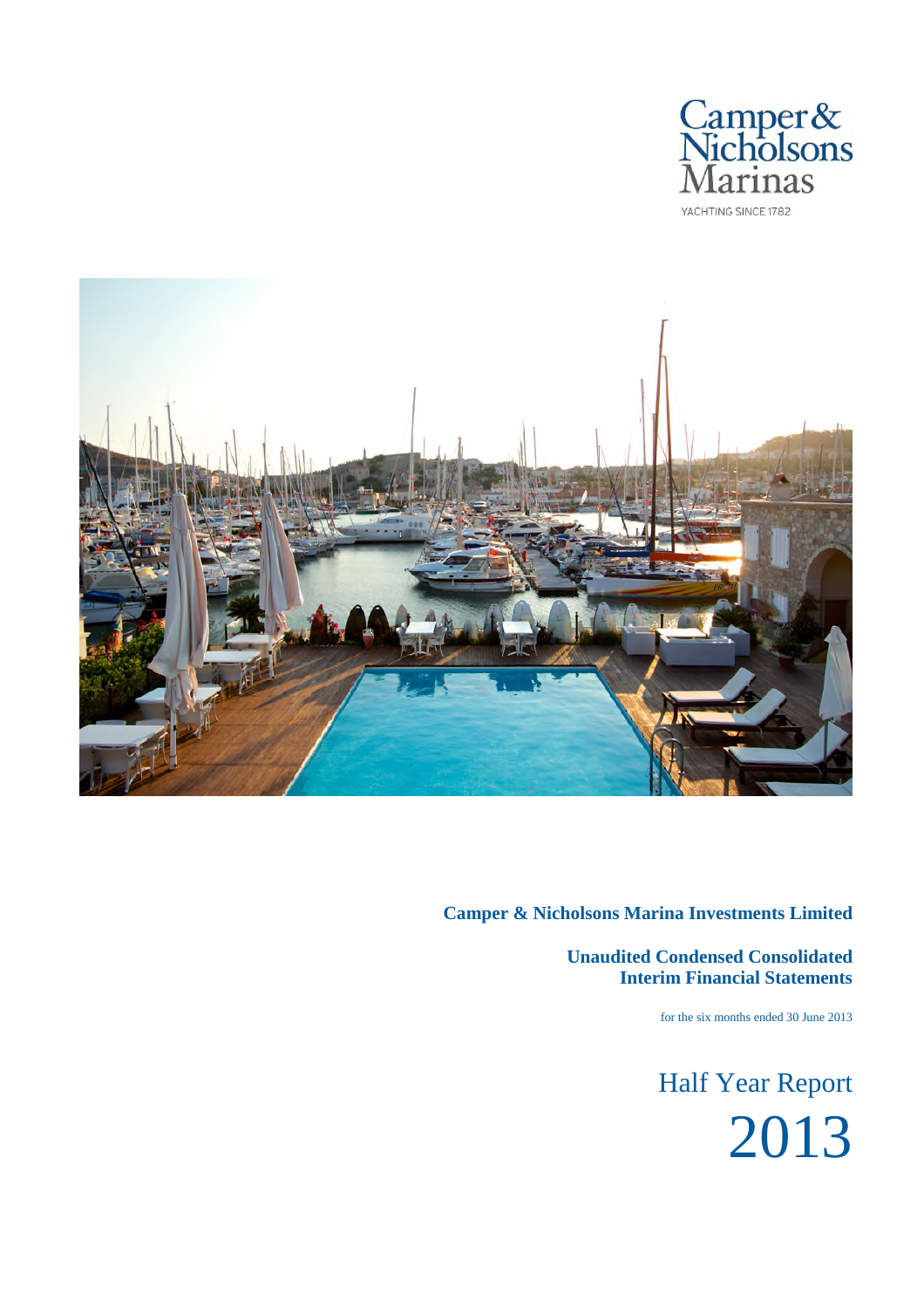# **Index**

|                                                                            | Page |
|----------------------------------------------------------------------------|------|
| Chairman's statement                                                       | 2    |
| <b>Business Review</b>                                                     | 3    |
| General Information                                                        | 10   |
| Independent review report                                                  | 11   |
| Unaudited Condensed Consolidated Statement of Comprehensive Income         | 12   |
| Unaudited Condensed Consolidated Statement of Changes in Equity            | 13   |
| Unaudited Condensed Consolidated Statement of Financial Position           | 14   |
| Unaudited Condensed Consolidated Statement of Cash Flows                   | 15   |
| Notes to the Unaudited Condensed Consolidated Interim Financial Statements | 16   |

**Cover Picture: IC Cesme Marina, Turkey**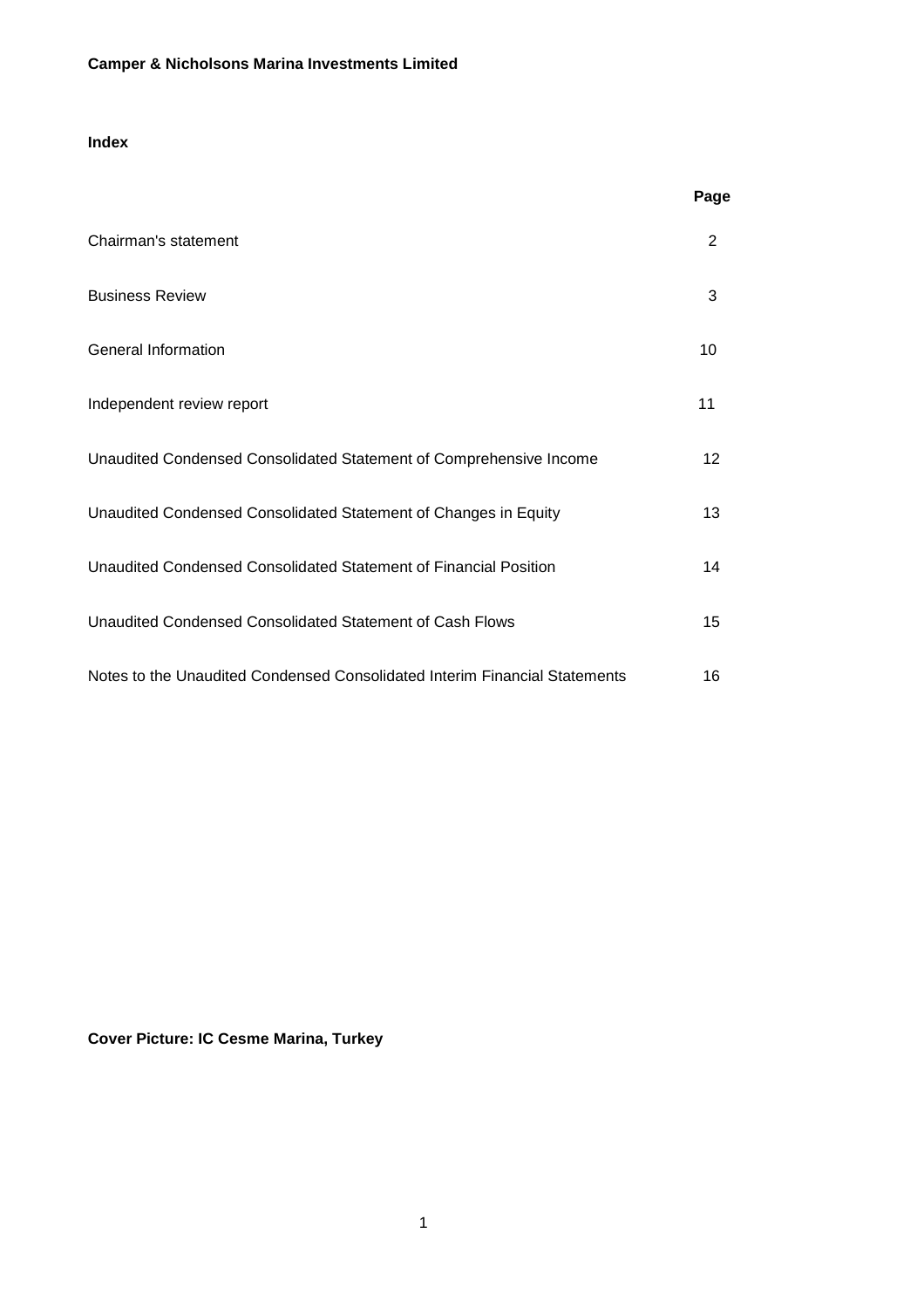# **CHAIRMAN'S STATEMENT**

Our CEO, Clive Whiley, has been in office for nine months, during which time I am very pleased to report that the Company has been stabilized and we have a unified Management team. We implemented a significant cost reduction programme and have had a successful fund raising backed by our major shareholder, First Eastern, following which they now own 47.3% of the Company's ordinary share capital.

During the first half of 2013 the Results have been as follows:

- Group revenues, excluding berth sales (no berth sales in 2013) of  $E$ 2.9 million (2012:  $E$ 2.9 million). These figures conform with the new accounting standards which result in the revenues of our joint ventures being excluded from these headline figures. Prior to the introduction of the new accounting standards implemented this year, Group revenues would have been €3.8 million (2012: €3.7 million)
- Operating expenses, excluding the  $\epsilon$ 0.2 million severance costs incurred in period, reduced by  $\epsilon$ 0.5 million to €2.6 million (2012:  $€3.1$  million)
- Operating loss reduced to €0.6 million (2012 (€0.8 million) after inclusion of the severance costs
- Loss before tax, including the  $\epsilon$ 0.2 million severance costs, reduced to  $\epsilon$ 1.4 million (2012:  $\epsilon$ 1.7 million)
- Improved revenue and profit performance from our two joint ventures, IC Cesme and CNFE. Under new accounting standards our share of their results is included at the loss before tax level as the new standard does not permit proportional consolidation.
- Positive net cash flow from operating activities of €0.3 million (2012: €0.9 million outflow) which includes payment of redundancy costs and the receipt of the final two installment payments on the GHM berth sale made in December 2012.

I would like to take this opportunity to thank Trevor Ash for his valuable contribution to the Company over nearly seven years. Trevor was appointed to the Board when the Company was formed in November 2006 and is retiring from the Board at the end of September.

I am pleased to welcome as a non-executive director, Ms Elizabeth Kan who was nominated to the Board by First Eastern (Holdings) Limited ("FE"), under the terms of the subscription agreement between FE and the Company, dated 11 August 2011. Ms Kan joined the Board on 25 June 2013 and will be a member of the Remuneration Committee.

### **Outlook**

The operations of the Group have now been improved and in current market conditions your Board will be prioritizing the focus of the business, now that the capital expenditure programme is complete, on cash generation through monetising assets and revenue growth. This will enable us to initiate a balanced approach to debt reduction, investment and distributions to shareholders which we expect to result in increasing shareholder value.

Sir Christopher Lewinton Chairman 19 September 2013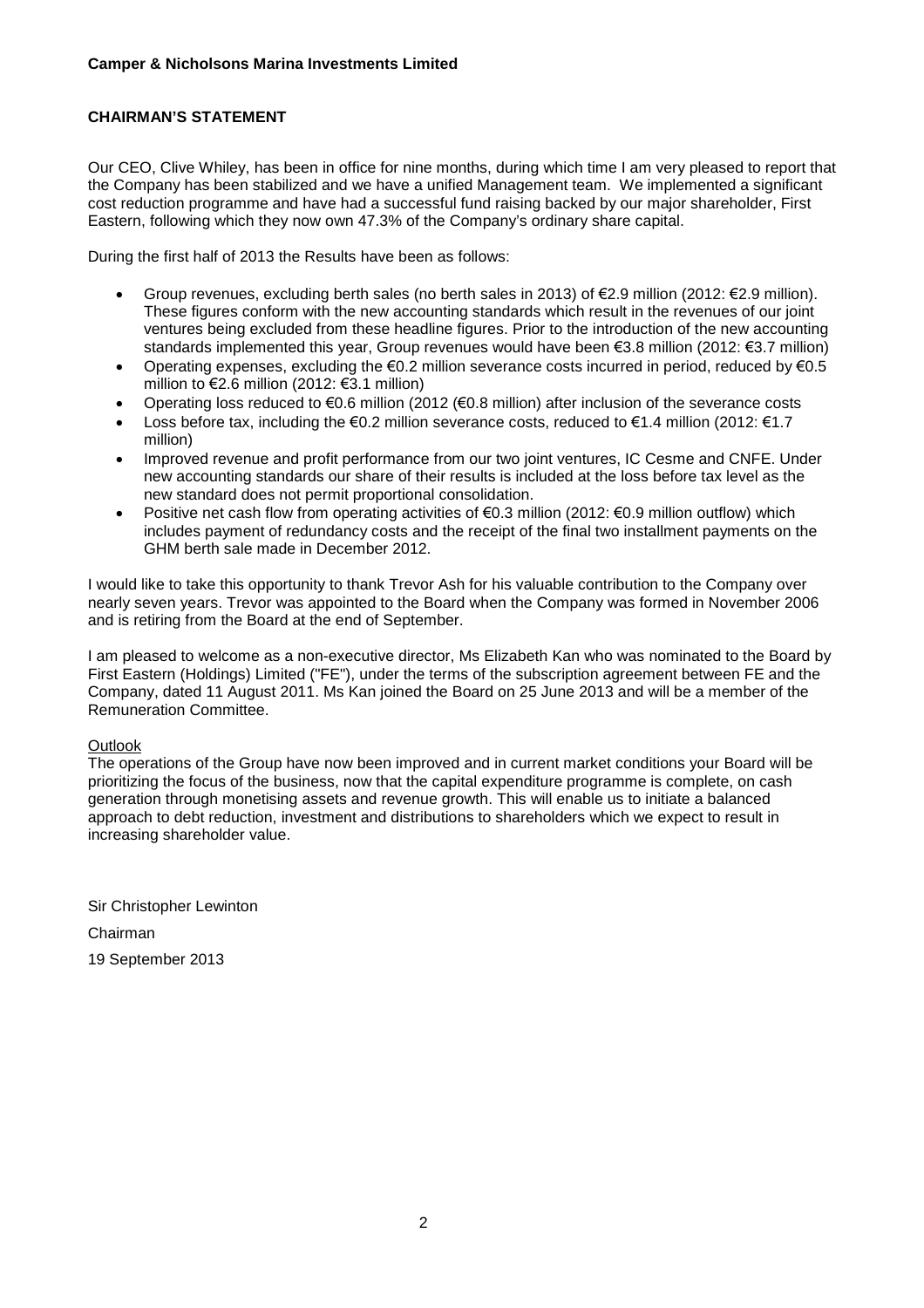# **BUSINESS REVIEW**

By Clive Whiley, CEO of Camper & Nicholsons Marinas Limited

# *Strategic Development*

I am pleased to report that we have completed our short-term imperative, highlighted in the 2012 Annual Report, of aligning operating expenditure with forecast operating revenue, excluding one-off asset sales. This was enabled by the £4 million equity fundraising, completed in May this year, which allowed us to implement cost savings of over €1 million per annum. The business now operates on an EBITDA positive basis.

The structure of the fundraising allowed all shareholders, who wished to do so, to maintain their pro rata shareholdings. I would like to thank all participating shareholders, and especially First Eastern (Holdings) Limited, which underwrote the fundraising and is now a 47.3% shareholder, for their vote of confidence in the Company going forward.

The net proceeds of the fundraising have allowed us to implement our strategy for putting the business on a stable footing and to:

- achieve the removal of the Debt Service Coverage Ratio covenant relating to the Scotia Bank loan, which would otherwise have been breached on 31 March 2013 and to secure a permanent waiver of prior breaches;
- provide the working capital necessary to accelerate revenue growth in the CNFE joint venture business; and
- fund €0.5 million of one-off costs required to complete the restructuring necessary to generate the targeted cost savings: including €0.2 million of redundancy costs implemented in April 2013.

The majority of the net funds raised remain available to:

- make capital and interest payments as they fall due leading up to the final repayment of US\$7.5 million due to Scotia Bank on 30 June 2015; and
- fund the further working capital requirements in the third party consultancy business including the CNFE joint venture.

The effect of the measures taken is that the Company is trading on a positive operating cash flow basis with a cohesive and self-sustaining strategic plan which may include asset sales at the right time and price.

### *Strategic outlook*

Having completed our review of the business, we believe that the changing economic circumstances and other factors caused the Company's investment policy to become out-of-sync with the cyclical nature of real estate development, leading to the allocation of the whole of the investment funds and associated debt when asset values were considerably more buoyant than they are today, with the result that it was not possible to achieve viable realisations.

Accordingly the key strategic decision your Board has made, since my appointment as Chief Executive last December, was to reposition the business to ensure that it is sustainable in both buoyant and depressed economic conditions, enabling it to achieve a Total Shareholder Return through a balanced approach to debt reduction, capital expenditure & shareholder distributions.

In strongly supporting the latter your Board has taken into account a number of key factors:

- first, that there is a natural size at which the business can efficiently add value to its assets;
- secondly, that real estate development is cyclical and effective management of the operational & financial risk profile is a key requirement of any strategy;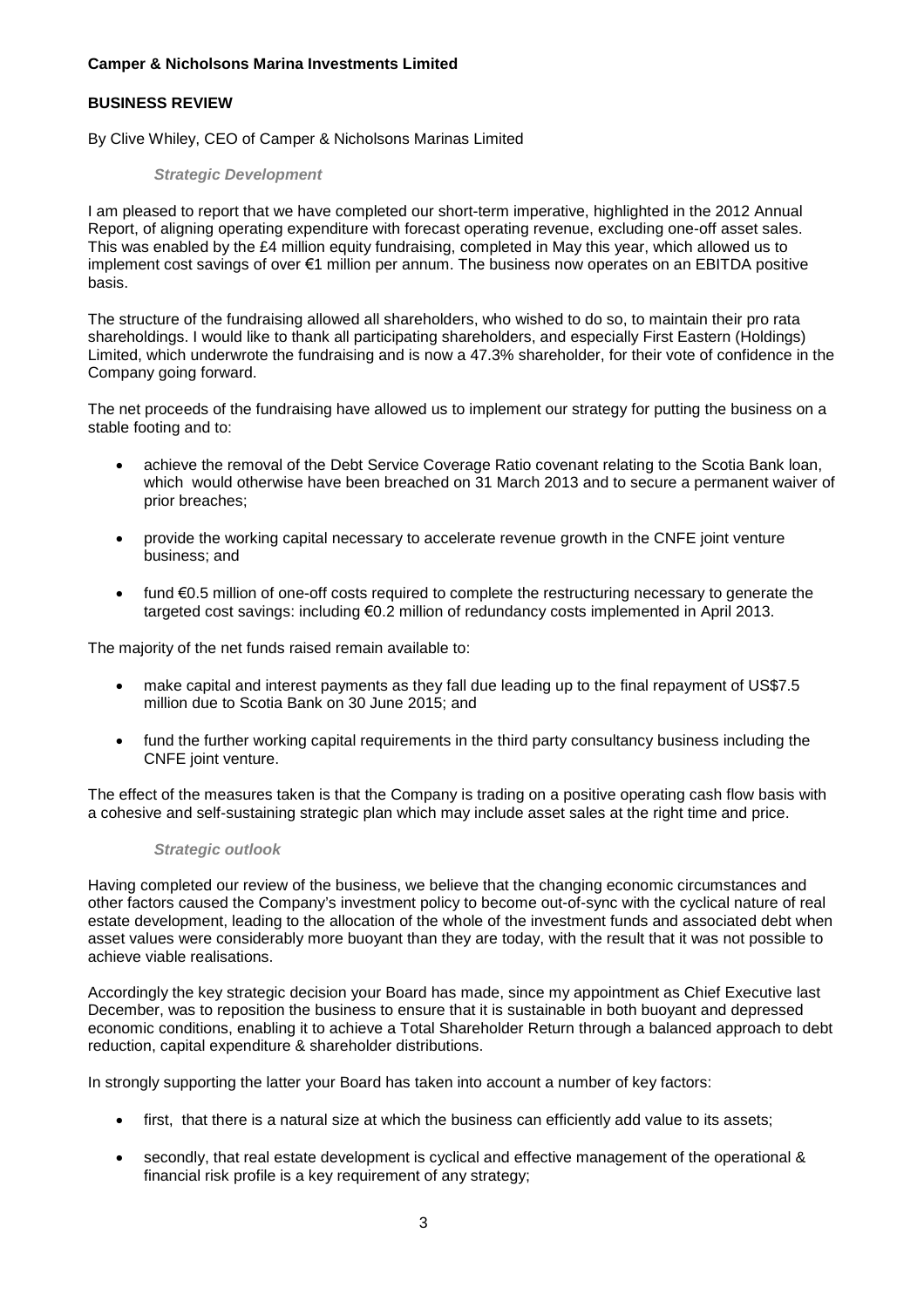- thirdly, given the shares illiquidity currently experienced by many small quoted companies, the need to provide visibility on both the timing and the quantum of shareholder returns;
- finally, the importance of a creative approach to take advantage of medium-term investment opportunities, within our specialism, in order to enhance long-term shareholder value;

The Board is aware that, in order to gain support for its strategy it needs to regain the confidence of shareholders. Accordingly, your Board has determined that it is best achieved by setting out a route map with clear and achievable milestones, culminating with:

- all near-term efforts being directed at ensuring that day-to-day operations are trading cash positively and in generating the US\$7.5 million necessary to meet the bullet repayment due on the Scotia Bank loan in June 2015;
- our medium-term objective is to provide the investment capital necessary to harvest the above average investment returns that are available through a selective expansion & re-configuration of our existing assets in order to create a "water-bank" of marketable berths to coincide with a more appropriate stage of the cycle;
- enable us in the longer term to make distributions to shareholders and to enhance the value of their investments.

In addition to the need to regain shareholder confidence, it is also important that we are able to retain the support and commitment of key management. Accordingly, we intend to review our existing bonus scheme to align the interests of management with those of shareholders by creating added value which will endure in the continuing business.

|                                               |       | January - June |       |
|-----------------------------------------------|-------|----------------|-------|
| €m                                            | 2013  | 2012           | 2011  |
| Marina operating activities                   | 3.0   | 2.9            | 2.5   |
| Marina consultancy fees                       | 0.8   | 0.8            | 0.3   |
| Licensing of superyacht berths                |       |                | 0.4   |
| Total revenues                                | 3.8   | 3.7            | 3.2   |
| Adjustment for joint ventures*                | (0.9) | (0.7)          | (0.5) |
| <b>Adjusted Sales Revenues</b>                | 2.9   | 3.0            | 2.7   |
|                                               |       |                |       |
| Cost of Sales                                 | (0.7) | (0.7)          | (0.6) |
| <b>Gross Profit</b>                           | 2.2   | 2.3            | 2.1   |
| Operating expenses                            | (2.2) | (2.7)          | (2.6) |
| Strategic review & transaction/one off costs  | (0.2) |                | (0.7) |
| <b>EBITDA</b>                                 | (0.2) | (0.4)          | (1.2) |
| Depreciation                                  | (0.4) | (0.4)          | (0.9) |
| Net interest expense                          | (0.6) | (0.6)          | (0.7) |
| Loss before tax and share of Joint Ventures   | (1.2) | (1.4)          | (2.8) |
| Share of losses of equity accounted investees | (0.2) | (0.3)          | (0.4) |
| Group (loss) before tax                       | (1.4) | (1.7)          | (3.2) |

# *First Half Group Financials*

\* Under the new accounting standard, IFRS 11, the Group no longer uses proportional consolidation to include its 45% share of revenues and costs of Cesme marina and 50% share of revenue and costs of CNFE in the statement of comprehensive income. Instead the group includes its 45% share of Cesme and 50%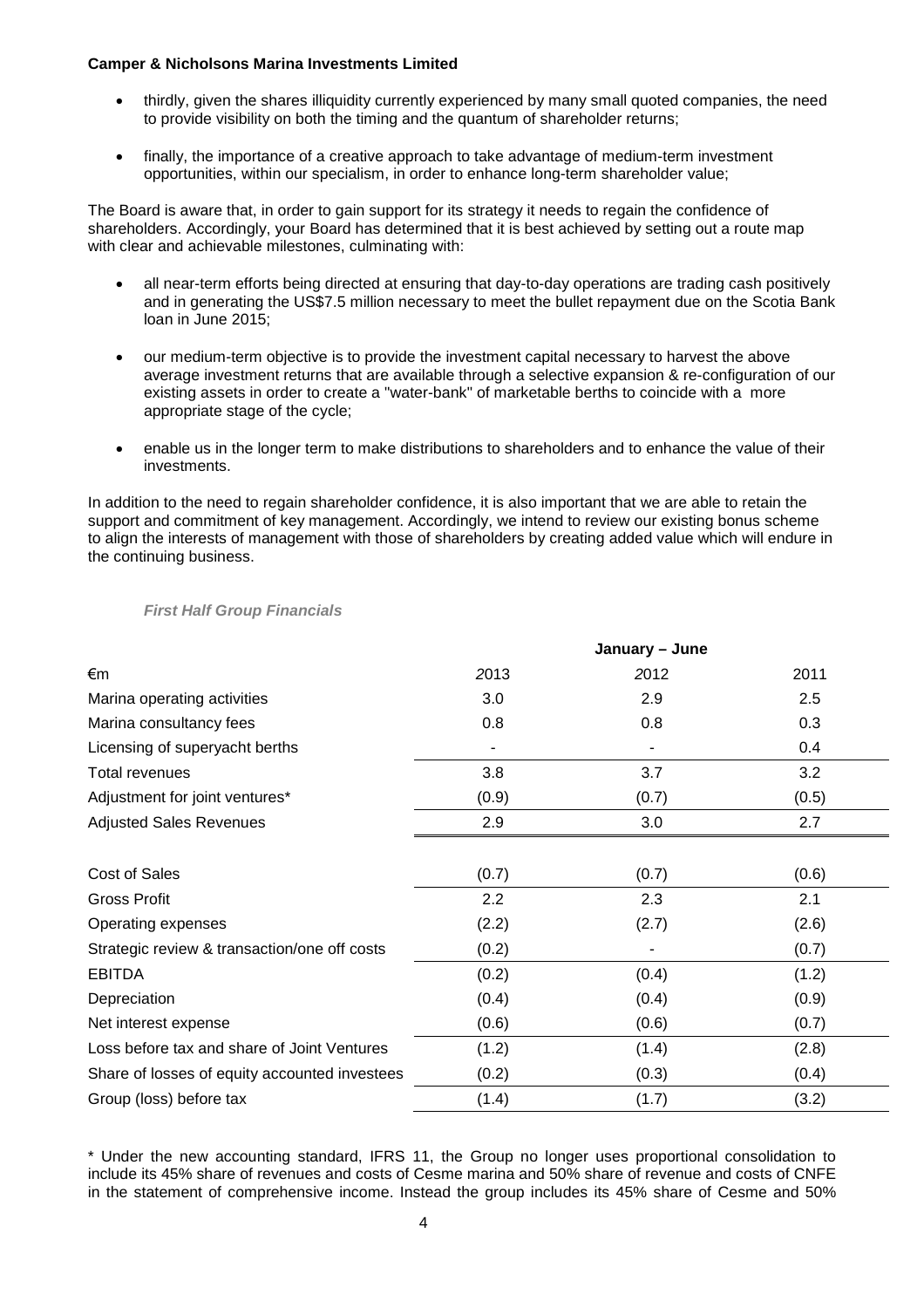share of CNFE as part of a total share of losses of equity-accounted investees, net of tax. The prior year figures have been restated for this change elsewhere in this report with comments on the change where necessary. The table above shows the Group revenues before this change with an adjustment made to show the impact of the change. All other figures in the table above have been restated to reflect the change required by IFRS 11.

As shown above, operating costs excluding the €0.2 million one-off redundancy costs incurred during the period have reduced by €0.5 million and €0.4 million from the 2012 and 2011 levels respectively.

*Grand Harbour Marina, Malta – General Manager Ben Stuart*

| January – June |         |         |  |
|----------------|---------|---------|--|
| 2013 H1        | 2012 H1 | 2011 H1 |  |
|                |         | 0.4     |  |
| 1.5            | 1.3     | 1.3     |  |
| 1.5            | 1.3     | 1.7     |  |
| 0.4            | 0.3     | 0.4     |  |
| (0.1)          | (0.3)   | (0.2)   |  |
|                |         |         |  |
|                |         |         |  |

CNMI continues to hold 79.2% of the shares of Grand Harbour Marina plc ("GHM"), a Maltese listed marina company, with the balance of the shares traded on the Malta Stock Exchange. As at 19 September 2013 the market capitalization of GHM was €19.0 million.

As reported in the 2012 Annual Report, the Board of GHM, in February 2013, declared a dividend of 12 Euro cents per share from the proceeds of the €3.2 million berth sale completed in December 2012. CNMIL received €950k being its' share of the dividend on 15 March 2013.

Camper & Nicholsons Marinas is the exclusive headline sponsor of the Bailli de Suffren, the classic sailing yacht race which runs between St Tropez and Malta. This year's event attracted 23 entries ranging from a 63 metre schooner to a 27 metre superyacht built in 1908, and concluded with a gala event at Grand Harbour Marina. Camper & Nicholsons Marinas' sponsorship of the event will continue until at least 2016 and through raising the profile of the event it will also increase the profile and attractiveness of both Malta and Grand Harbour Marina.

The Government led regeneration of the waterfront, around and adjacent to the marina, costing in excess of €9 million has continued during the period and is now expected to complete at the end of the year. Within the overall project the major landscaping work around the marina has created high quality recreational and leisure spaces giving a much improved environment and making the experience of berthing a yacht at GHM much more appealing.

In spite of the generally weak economic conditions in Southern Europe impacting on the number of boats visiting Malta, total revenues increased by €0.2 million to €1.5 million. Berthing and utility revenues each increased by €0.1 million with the 10% price increase at 1 July 2012 contributing to the berthing revenue increase and unusually high utility consumption by one megayacht contributing to the utility revenue increase. There were no berth sales in the current or prior period.

Market conditions for berth sales remain challenging with both global economic conditions and competition from non EU locations being contributing factors. However there are a number of current prospects which we continue to pursue.

GHM generated EBITDA of €0.4 million (2012: €0.3 million) and after deducting depreciation and the interest costs relating to the €12 million Bond the PBT loss was €0.1 million (2012: €0.3 million loss).

CBRE Ltd valued GHM (based on a 100% interest) at €24.1 million as at 31 December 2012 and this valuation has not been updated during the period to 30 June 2013. Using the 31 December 2012 valuation and after adjusting for other assets and liabilities and losses there is a cumulative positive NAV adjustment of €4.4 million since acquisition.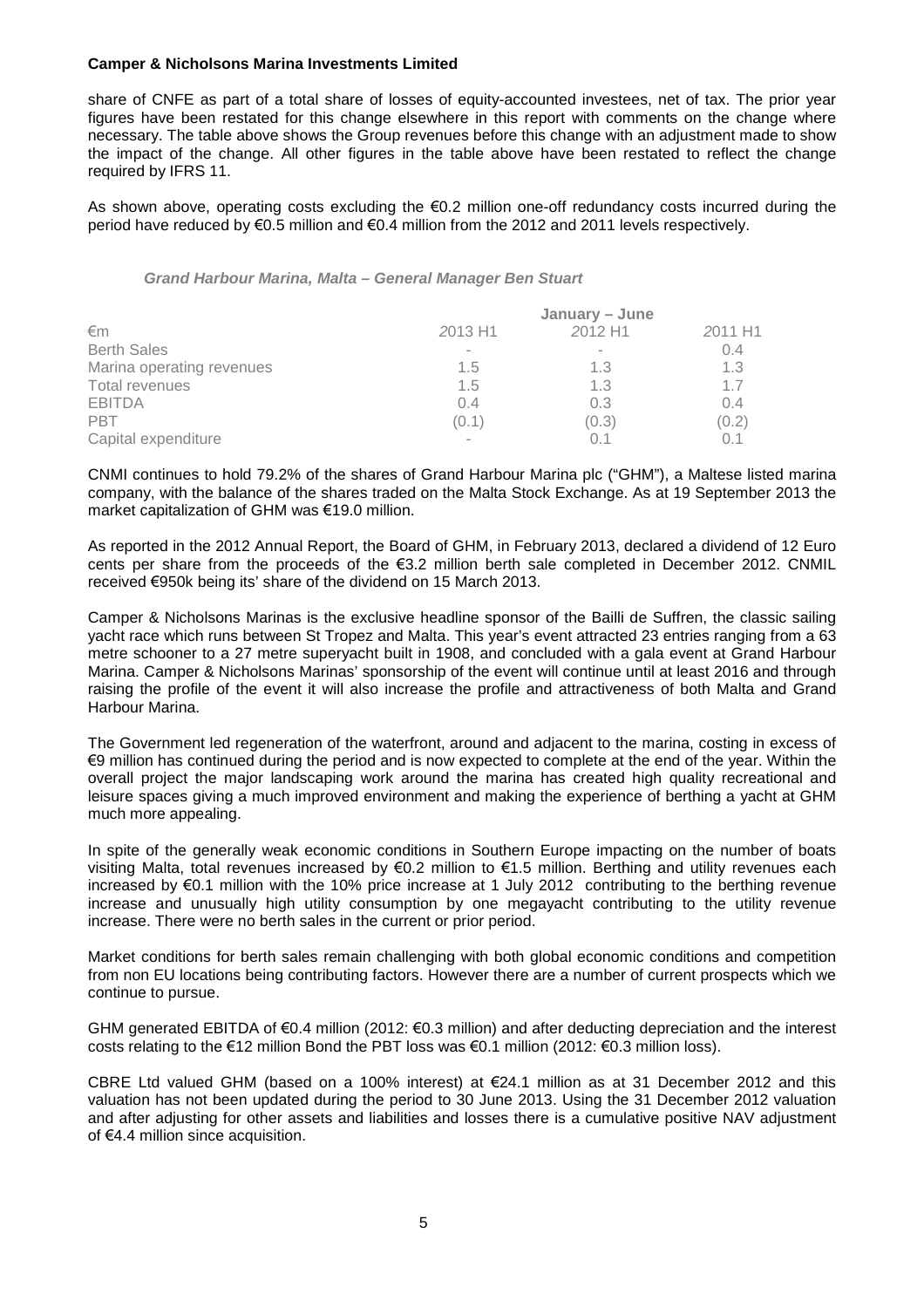*Cesme Marina, Turkey - General Manager Kemal Saatcioglu*

| For 100% of Marina  | January - June |         |         |
|---------------------|----------------|---------|---------|
| €m                  | 2013 H1        | 2012 H1 | 2011 H1 |
| Seaside revenues    | 1.1            | 10      | 0.5     |
| Landside revenues   | 0.7            | 0.6     | 0.5     |
| Total revenues      | 1.8            | 1.6     | 1.0     |
| <b>EBITDA</b>       | 0.5            | 0.3     | (0.2)   |
| <b>PBT</b>          | (0.2)          | (0.5)   | (0.9)   |
| Capital expenditure |                | 0.5     | 04      |

The summary results table above demonstrates the progress made by Cesme Marina in the three years since opening with the strong support provided by ourselves and our local joint venture partners IC Investment Holdings Ltd. Seaside revenues continued to grow with 325 berths either let or reserved on annual contracts at the end of June 2013 as compared with 296 at the same time last year. This increase has occurred in spite of 46 boats leaving primarily because of boat owners wishing to change location or because the boat has been sold. All 10 and 15 metre berths are now fully occupied and management is considering ways to amend the berth mix to increase the number of these berths.

The retail village continued to perform strongly with increases in both fixed and turnover based rental income supporting an overall 7% increase in landside revenues. Retail mix has been improved with the replacement of three tenants who were underperforming. The peak months for landside revenues are July and August and revenues have increased by more than 10% in this period.

During 2013 the marina is hosting a series of ICYC races with 6 Spring Trophy races held in May and early June, 6 Autumn Trophy races scheduled in September and October and 6 Winter Trophy races scheduled in November and December. In July Cesme again hosted the Navy Cup Regatta, a traditional Turkish offshore race organised on behalf of the Turkish Navy, by the Turkish Offshore Racing Club. This year's event attracted a total of 62 boats and more than 500 yachtsmen.

In the first half of the year, Cesme generated revenues of €1.8 million (2012: €1.6 million) with both the seaside and landside revenues increasing by €0.1 million from 2012 levels. After deducting direct cost of sales and normal operating costs but before depreciation. Cesme made an operating profit of €0.5 million (2012: €0.3 million profit). After finance charges and depreciation, Cesme reduced its loss to €0.2 million (2012: €0.5 million loss). Excluding depreciation but including €0.4 million of Government rent, operating expenses remained at  $\epsilon$ 1.1 million, the same as in 2012 and 2011.

Under the new accounting standard, IFRS 11, the Group no longer uses proportional consolidation to include its 45% share of revenues and costs of Cesme marina in the statement of comprehensive income. Instead the group includes its 45% share, €0.1 million loss (2012: €0.2 million loss) of Cesme's after tax loss as part of a total share of losses of equity-accounted investees, net of tax, which also includes the Group's share of the results of Camper & Nicholsons First Eastern.

CBRE Ltd valued the Cesme Marina BOT Contract (based on a 100% interest) at €18.1 million as at 31 December 2012 and this valuation has not been updated during the period to 30 June 2013. Using the 31 December 2012 valuation and after adjusting for the Group's 45% shareholding, other assets and liabilities and losses there is a cumulative positive NAV adjustment of €2.0 million since acquisition.

#### *Port Louis Marina, Grenada – General Manager Glynn Thomas*

|                           | January – June |         |         |  |
|---------------------------|----------------|---------|---------|--|
| €m                        | 2013 H1        | 2012 H1 | 2011 H1 |  |
| <b>Berth Sales</b>        |                | $\sim$  | $\sim$  |  |
| Marina operating revenues | 0.7            | 0.9     | 0.7     |  |
| Total revenues            | 0.7            | 0.9     | 0.7     |  |
| <b>EBITDA</b>             |                | 0.1     | $\sim$  |  |
| <b>PBT</b>                | (0.4)          | (0.4)   | (1.0)   |  |
| Capital expenditure       |                | 0.1     |         |  |

During the first half of 2013 Port Louis Marina has experienced the difficult economic conditions that have resulted in a small number of boats present in the Caribbean during the current hurricane season. As a result berthing revenues have decreased by €0.1 million or 18% from the levels achieved last year. 2012 revenues also benefitted from a small, €41k, berth sale with no equivalent revenues achieved in 2013. Landside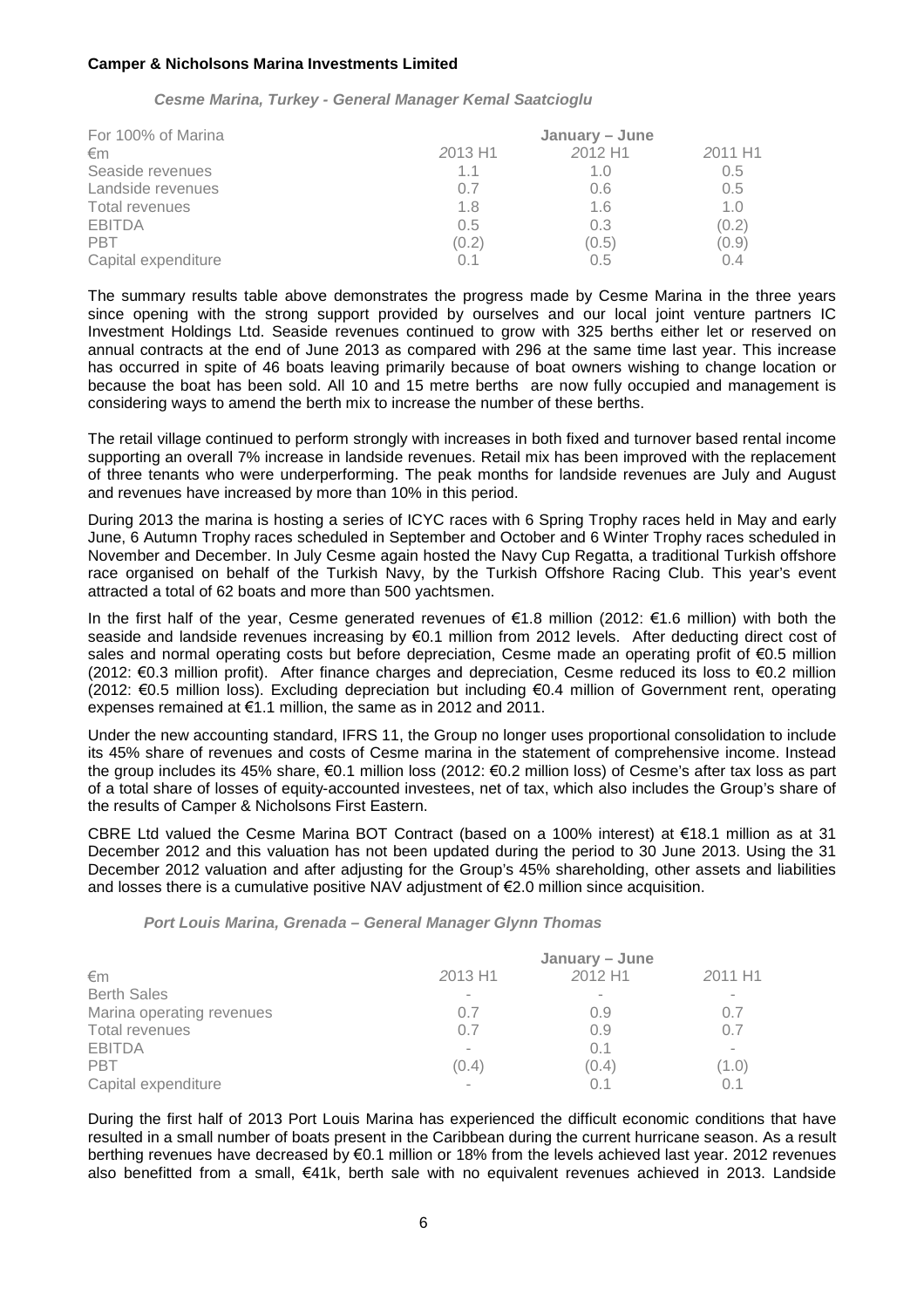revenues including utilities increased by 15% which included the full year effect of The Wine & Tapas Bar "YOLO" that opened in May last year.

In February Port Louis Marina hosted a highly successful Grenada Sailing Week sponsored by Camper & Nicholsons Marinas. In addition to local boats the event attracted entries from countries across the globe, including, USA, Canada, UK, Austria, Norway, Antigua and Trinidad. The high season finished in April with the Oyster Caribbean Regatta with 19 Oyster yachts ranging in size from 45 ft to 82 ft participating in five days of spectacular racing and five nights of lively entertainment onshore. David Tydeman, CEO of Oyster Marine, confirmed Grenada's appeal: "This is the second time we've brought the Oyster regatta to Grenada and we'll definitely come back again. The island makes us so welcome and the wonderful combination of superb marina facilities, great restaurants and perfect sailing conditions guarantees a top class and friendly event."

Grenada itself is investing in the marine and yachting sector and has produced a promotional video, portraying and promoting the island, its people and culture as well as its world-class marine and yachting facilities, seen at Port Louis Marina.

With no berth sales in the period (2012: one small berth sale), the marina generated total revenues of €0.7 million (2012: €0.9 million). With a small reduction in cost of sales reflecting the lower level of sales and a €0.1 million reduction in operating costs, the marina achieved a breakeven EBITDA result (2012: €0.1 million profit). After depreciation of €0.2 million and net finance costs also of €0.2 million the loss before and after tax of €0.4 million remain unchanged from 2012.

CBRE Ltd valued the Port Louis Marina and reclaimed land for development at US\$22.6 million (€17.1 million) at 31 December 2012 and this valuation has not been updated during the period to 30 June 2013. Using the 31 December 2012 valuation and after adjusting for other assets and liabilities, losses and exchange impacts there is a cumulative negative NAV adjustment of €0.9 million since acquisition.

|                                                       | January - June |       |       |  |
|-------------------------------------------------------|----------------|-------|-------|--|
| €m                                                    | 2013           | 2012  | 2011  |  |
| <b>External revenues</b>                              | 0.8            | 0.8   | 0.3   |  |
| <b>Revenues from Owned</b><br>marinas                 | 0.4            | 0.4   | 0.4   |  |
| <b>Revenues from Parent</b><br>Company                | 0.3            | 0.3   | 0.8   |  |
| Total revenues                                        | 1.5            | 1.5   | 1.5   |  |
| Cost of Sales                                         | (0.5)          | (0.4) | (0.2) |  |
| <b>Third Party Business</b><br>operating costs        | (0.8)          | (1.0) | (1.1) |  |
| One-off redundancy costs                              | (0.2)          |       |       |  |
| <b>Third Party Business</b><br>operating costs - CNFE | (0.2)          | (0.2) |       |  |
| <b>EBITDA</b>                                         | (0.2)          | (0.1) | 0.2   |  |

# *Third Party Marina Service and Consultancy Agreements*

The above figures include the Group's share (50%) of the results of Camper & Nicholsons First Eastern, our Asia Pacific joint venture with First Eastern. As reported elsewhere, under the new accounting standard, IFRS 11, the detailed revenues and costs of the joint venture are excluded from the Statement of comprehensive Income and included as part of a total share of losses of equity-accounted investees, net of tax. The Group's share of CNFE's losses treated this way, in the current period are €0.1 million (2012: €0.1 million loss). Further information on the Group's share of the results of CNFE are provided in Note 11 to the Financial Statements.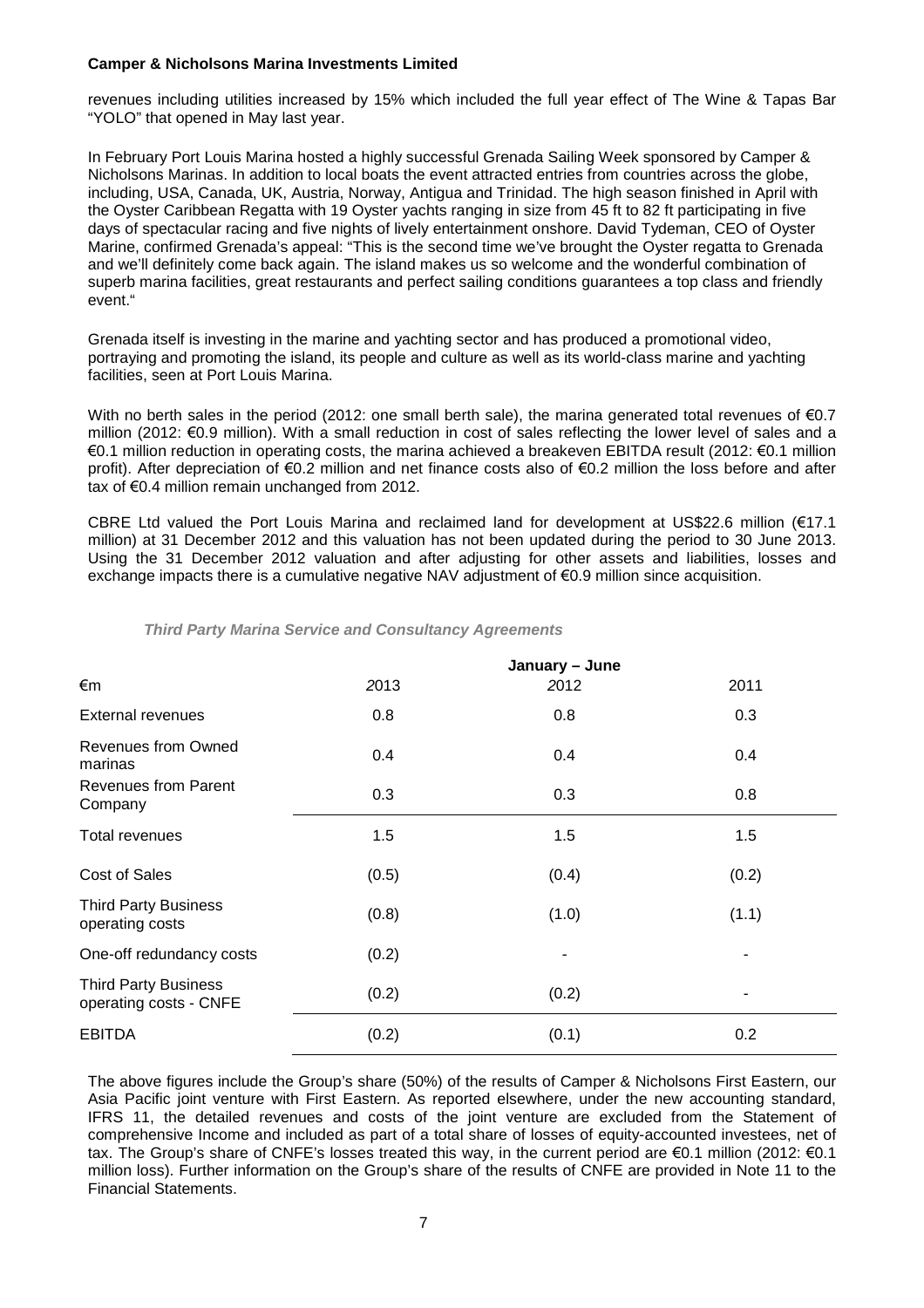Total revenues in the period remained at €1.5 million (2012: €1.5 million) with each class of revenue remaining as last year. The economic climate in areas of the world other than China has led to deferral of projects on which we have been working. However we have a strong pipeline of opportunities with clients keen to be associated with Camper & Nicholsons on a longer term basis having serviced them previously on a consultancy basis. Our technical resources in particular have been utilised in support of CNFE with two significant projects at Haiyang and Hefai. Further work is expected to be completed on these projects during the second half of the year and consultancy business has also recently been won in relation to a high profile project in Malaysia. Cost reduction actions were instigated at the end of 2012 and completed in April with a one-off redundancy cost of €0.2 million incurred this year. The cash cost of this in the period was €0.5 million. The results of these actions are already starting to show in the figures above with the Third Party business operating costs €0.2 million lower than in the first half of 2012 and €0.3 million lower than in the equivalent period in 2011.

### *Financial Overview*

In prior years the Group adopted proportional consolidation for the inclusion of the results of its' joint ventures, IC Cesme and CNFE. The new Accounting Standard, IFRS 11 requires the results of the joint ventures to be included in a single line, share of profits and losses of equity-accounted investees, net of tax, in the Statement of Comprehensive Income. The 2012 results have therefore been restated to reflect the new accounting standard. Sales of €2.9 million (2012: €3.0 million including a small berth sale) during the period, reflected an increased level of marina operating revenues at GHM offset by small reductions at Port Louis Marina and in our third party marina services and consultancy business. After direct cost of sales of €0.7 million (2012: €0.7 million) and operating expenses, including €0.2 million of one-off redundancy costs, of €2.4 million (2012: €2.7 million, the Group made an EBITDA loss of €0.2 million (2012: €0.4 million loss). After deducting depreciation of €0.4 million and net interest expenditure of €0.6 million but including the Group's share of the €0.4 million losses of the joint ventures, the loss before tax was €1.4 million (2012: €1.7 million) with an after tax figure of €1.4 million (2012: €1.3 million). The loss per share to CNMI shareholders was 1.4c (2012: loss per share of 1.6c).

The consolidated Statement of Financial Position at 30 June 2013 comprised the assets and liabilities of the Company, Grand Harbour Marina plc, Camper & Nicholsons Caribbean Holdings Ltd and Camper & Nicholsons Marinas International Limited and the Group's share of the net assets of IC Cesme and Camper & Nicholsons First Eastern. The non-current assets of €42.2 million (Dec 2012: €41.3 million) comprised the tangible fixed assets employed in the marina businesses, the goodwill arising on the acquisitions, €1.3 million of Malta Government Bonds held as available for sale financial assets, €0.4 million held in a trust fund for the repayment of the unsecured 7% Bond, a deferred tax asset of  $\epsilon$ 0.4 million and the  $\epsilon$ 4.4 million pledged cash deposit relating to Cesme (€3.9 million) and Port Louis (€0.5 million). Current assets included the Company's cash deposits of €3.5 million, held mainly as fixed short term deposits but excluding the pledged cash relating to the Scotia Bank loan, GHM's cash balances of €2.4 million and the other cash balances and trade and other debtors of the marina businesses. As at 30 June 2013, the Group had total cash balances of €6.1 million excluding the €4.4 million pledged cash deposits referred to above.

Current liabilities were mainly trade related, together with the current portion of long-term debt at Port Louis. The non-current liabilities comprised of the GHM unsecured bond and the balance of the long term debt at Port Louis.

At 30 June 2013, the Group's net assets on an IFRS basis, amounted to €26.4 million (Dec 2012: €23.4 million). Of this amount, €0.6 million related to the minority shareholders in GHM with €25.7 million (Dec 2012: €22.5 million) attributable to the Company, which equated to 18.2c (Dec 2012: 28.0c) per share on both a basic and diluted basis. Using the CBRE valuations completed at 31 December 2012, on a revaluation basis, the net assets per share at 30 June 2013 were 22.0c on both a basic and diluted basis as shown in the table below.

#### **Net Asset Value and Property Valuation**

The statutory NAV of the Group on a basic and diluted basis as at 30 June 2013 was 18.2c per share (Dec 2012: 28.0c per share). As indicated previously, this figure does not reflect any revaluation of the Company's investments in subsidiaries and joint ventures, since in accordance with our statutory accounting policies, which conform to the requirements of International Financial Reporting Standards (IFRS), such investments are consolidated in the balance sheet at the book value of the group's share of net assets.

However, in accordance with the Group's stated valuation policy, CBRE Limited prepares valuations of Cesme Marina, Turkey, Grand Harbour Marina, Malta and Port Louis Marina, Grenada from time to time. The basis on which these valuations are completed, is explained in the Note at the end of this report. CBRE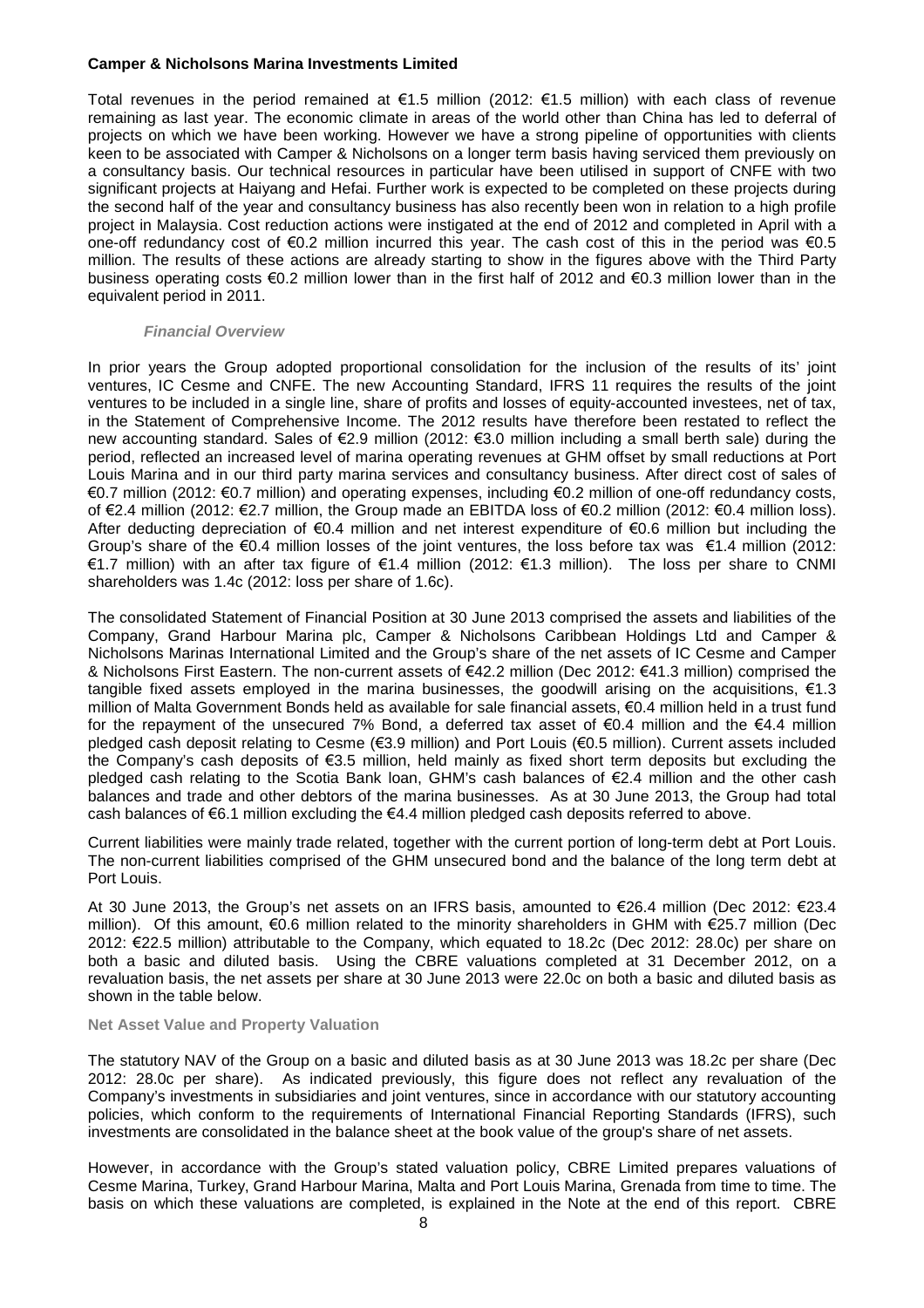Ltd's valuations of Cesme, Grand Harbour Marina and Port Louis Marina, completed at 31 December 2012 in accordance with RICS Appraisal and Valuation Standards, were €18.1 million, €24.1 million and US\$22.6 million respectively. Using those valuations and adjusting for debt and other liabilities, and taking into account the Company's shareholding in Grand Harbour Marina of 79.2%, results in a cumulative NAV increase of €5.5 million equating to an adjusted NAV per share on both a basic and a diluted basis of 22.0c.

The Company holds certain investments, which are accounted for and valued in currencies other than Euros. In keeping with its stated policies, it is not intended to hedge the exchange rate risk but, where possible, the Company's investments and related borrowings will be in matched currencies.

**Camper & Nicholsons Marina Investments Ltd**

The NAV, and reconciliation to Adjusted NAV, are summarized in the table below.

|                                                | Total<br>$(\epsilon m)$ | Per share #<br>(c) |  |
|------------------------------------------------|-------------------------|--------------------|--|
| NAV (IFRS)                                     | 25.7                    | 18.2               |  |
| Grand Harbour Marina - cumulative value uplift | 4.4                     | 3.1                |  |
| Cesme Marina, Turkey - cumulative value uplift | 2.0                     | 1.4                |  |
| Port Louis Marina - cumulative value decrease  | (0.9)                   | (0.7)              |  |
| NAV (Adjusted)                                 | 31.2                    | 22.0               |  |

# Basic and diluted per share figures are the same as no options in issue at the reporting date

### **Note concerning Property Valuations**

As reported with last year's Interim Results, external valuations of the Group's owned marinas will only be prepared annually to coincide with the Group's full year results. CBRE Ltd, the Company's property valuer, prepared valuations for Grand Harbour Marina, Malta, Cesme Marina Turkey and Port Louis Marina, Grenada at 31 December 2012. Further information is set out below.

### *Grand Harbour Marina, Malta*

The property was initially valued as at 11 June 2007 in accordance with Royal Institution of Chartered Surveyors Appraisal and Valuation Standards Fifth Edition (Red Book) in the sum of €23.2 million. The property was valued as a fully operational business entity with reference to trading potential. The property is occupied by way of a sub-Emphyteusis agreement granted June 1999 expiring in 2098. The property was valued again in accordance with the RICS Valuation – Professional Standards (2012) ("the Red Book") at 31 December 2012 in the sum of €24.1 million. We are in receipt of a valuation report as at 31 December 2012.

### *Cesme Marina, Turkey*

The property was initially valued as at 20 April 2007 in accordance with Royal Institution of Chartered Surveyors Appraisal and Valuation Standards, Fifth Edition (Red Book) in the sum of €4.1 million. The property was valued as a fully operational business entity with reference to trading potential. The property is occupied by way of a Build Operate and Transfer agreement expiring after 25 years. On expiry, all interest in the Marina, its fixtures and fittings will revert to the Turkish Government, free of consideration or compensation. The property was valued again in accordance with the RICS Valuation – Professional Standards (2012) ("the Red Book") at 31 December 2012 in the sum of €18.1 million. We are in receipt of a valuation report as at 31 December 2012.

### *Port Louis Marina, Grenada*

The property was initially valued as at 6 December 2007 in accordance with Royal Institution of Chartered Surveyors Appraisal and Valuation Standards Fifth Edition (Red Book) in the sum of \$27.3 million (€18.7 million). The property and reclaimed land for development was valued in its then current state with reference to trading potential. The property is occupied by way of a 99 year lease from the Government of Grenada which expires in 2105 but is renewable at that time for a further 99 years. The property was valued again in accordance with the RICS Valuation – Professional Standards (2012) ("the Red Book") at 31 December 2012 in the sum of \$22.6 million (€17.1 million). We are in receipt of a valuation report as at 31 December 2012.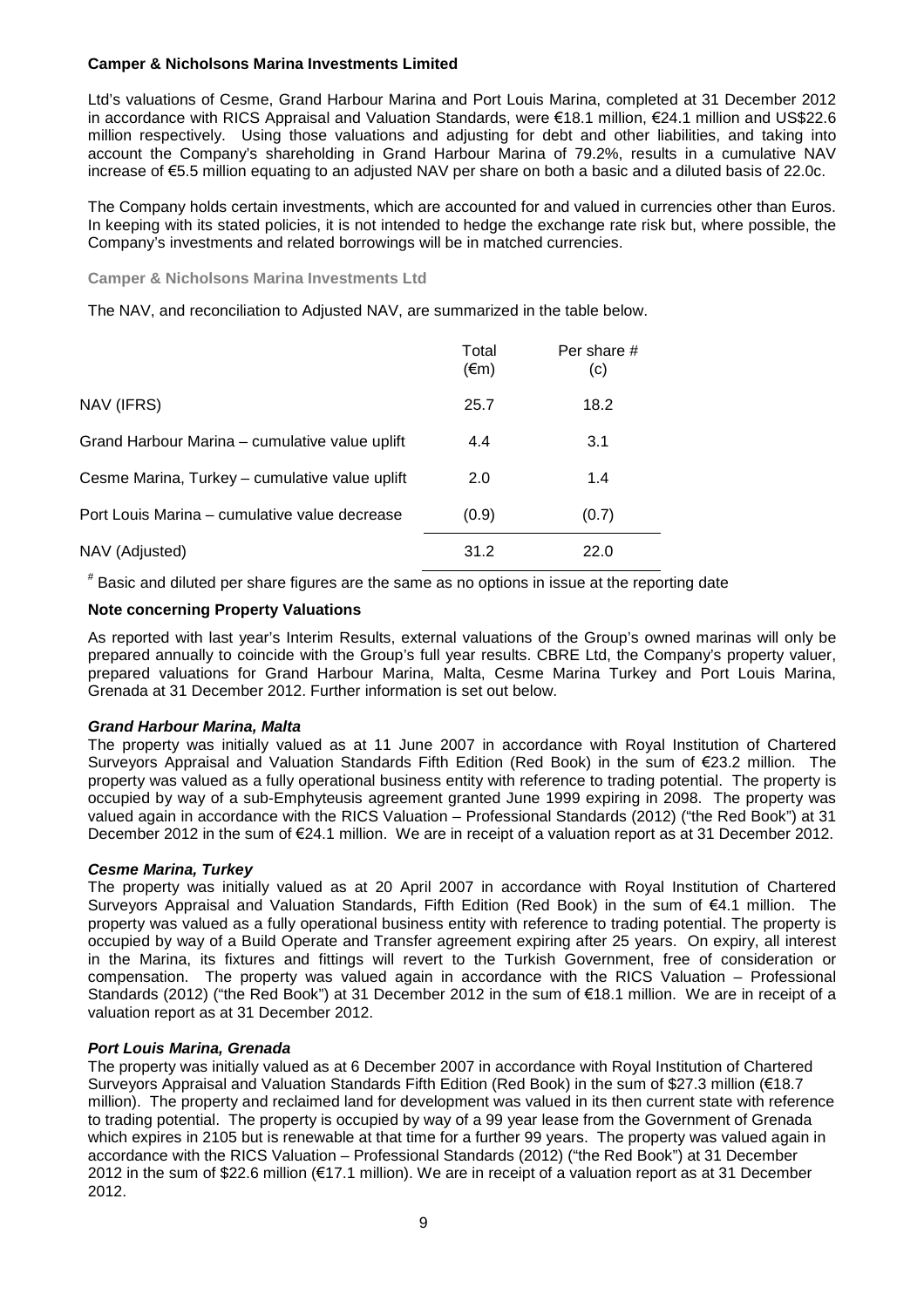# **General Information**

# **Directors**:

Sir Christopher Lewinton (Chairman) Roger Lewis Trevor Ash Martin Bralsford Clive Whiley Elizabeth Kan (appointed 25 June 2013)

# **Company Secretary:**

Shaftesbury Limited

# **Registered office:**

Island House Grande Rue St Martins **Guernsey** GY4 6RU

# **Guernsey based Administrator**

Fort Management Services Limited Island House, Grande Rue St Martins Guernsey GY4 6RU

# **Legal Advisors United Kingdom:**

Stephenson Harwood, One St Paul's Churchyard London EC4M 8SH

# **Legal Advisors Guernsey:**

Carey Olsen 7 New Street St. Peter Port **Guernsey** GY1 4BZ

### **Nominated Advisor:**

finnCap 60 New Broad Street London EC2M 1JJ

# **Auditor:**

KPMG Channel Islands Limited 20 New Street St. Peter Port **Guernsey** GY1 4AN

# **Bankers:**

HSBC Bank plc PO Box 31 St Peter Port **Guernsey** GY1 3AT

Barclays Private Clients International Le Marchant House Le Truchot St. Peter Port **Guernsey** GY1 3BE

Turkiye Is Bankasi London Branch 8 Prince's Street London EC2R 8HL

The Bank of Nova Scotia Halifax Street PO Box 194 St. George's Grenada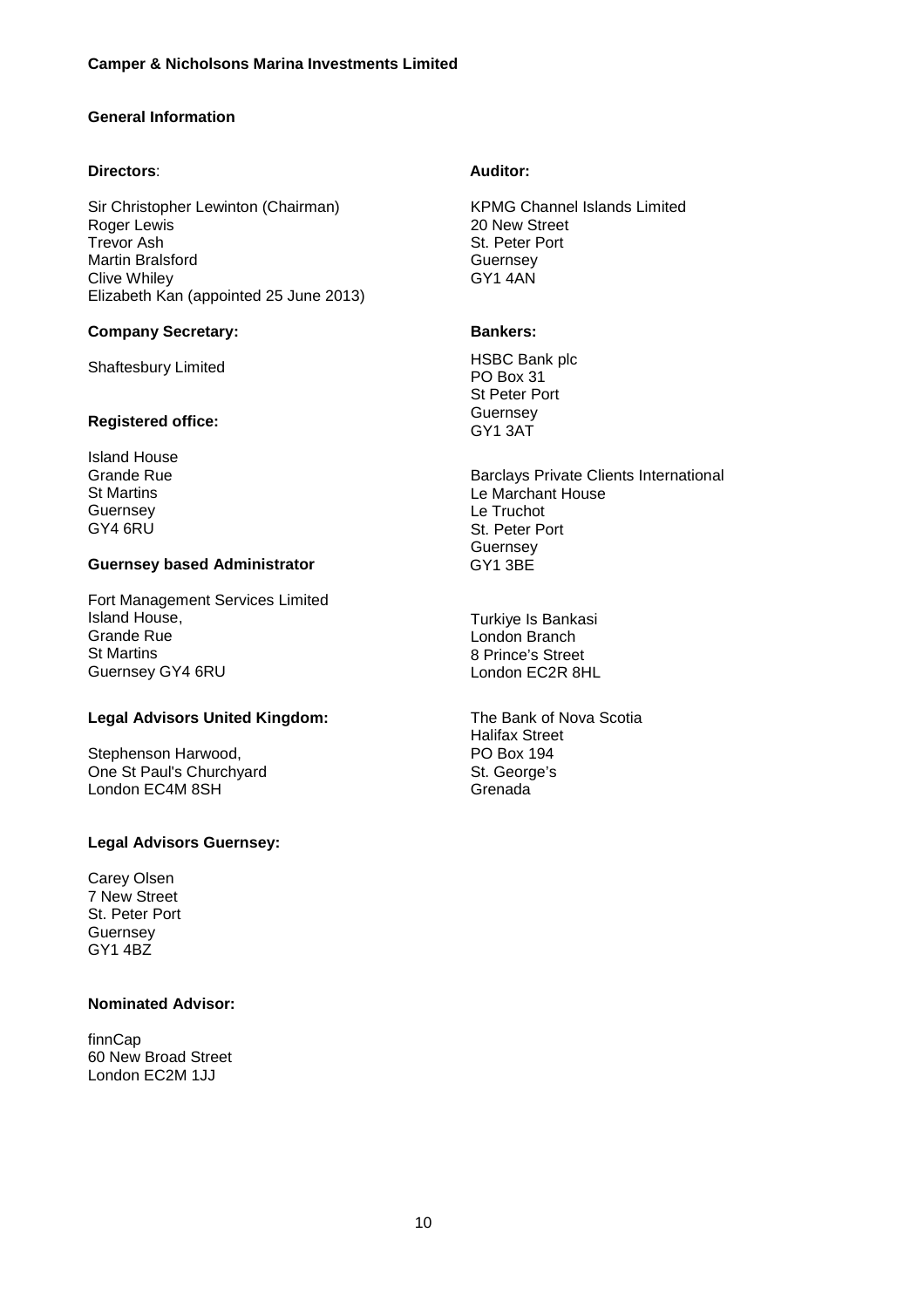# **Independent review report to Camper & Nicholsons Marina Investments Limited**

### **Introduction**

We have been engaged by Camper & Nicholsons Marina Investments Limited (the "Company") to review the Unaudited Condensed set of Consolidated Financial Statements in the half-yearly financial report for the six months ended 30 June 2013 of the Company together with its subsidiaries (together the "Group") which comprises the Unaudited Condensed Consolidated Statement of Comprehensive Income, Unaudited Condensed Consolidated Statement of Changes in Equity, Unaudited Condensed Consolidated Statement of Financial Position, Unaudited Condensed Consolidated Statement of Cash Flows and the related explanatory notes. We have read the other information contained in the half-yearly report and considered whether it contains any apparent misstatements or material inconsistencies with the information in the Unaudited Condensed set of Consolidated Financial Statements.

This report is made solely to the company in accordance with the terms of our engagement letter dated 21 August 2013. Our review has been undertaken so that we might state to the company those matters we are required to state to it in this report and for no other purpose. To the fullest extent permitted by law, we do not accept or assume responsibility to anyone other than the company for our review work, for this report, or for the conclusions we have reached.

### **Directors' responsibilities**

The half-yearly financial report is the responsibility of, and has been approved by, the directors. The directors are responsible for preparing the half-yearly financial report in accordance with AIM Rules.

As disclosed in note 2, the annual consolidated financial statements of the group are prepared in accordance with IFRS. The Unaudited Condensed set of Consolidated Financial Statements included in this half-yearly report has been prepared in accordance with IAS 34 *Interim Financial Reporting*.

# **Our responsibility**

Our responsibility is to express to the company a conclusion on the Unaudited Condensed set of Consolidated Financial Statements in the half-yearly report based on our review.

### **Scope of review**

We conducted our review in accordance with International Standard on Review Engagements (UK and Ireland) 2410 *Review of Interim Financial Information Performed by the Independent Auditor of the Entity* issued by the Auditing Practices Board for use in the UK. A review of interim financial information consists of making enquiries, primarily of person responsible for financial and accounting matters, and applying analytical and other review procedures. A review is substantially less in scope than an audit conducted in accordance with International Standards on Auditing (UK and Ireland) and consequently does not enable us to obtain assurance that we would become aware of all significant matters that might be identified in an audit. Accordingly, we do not express an audit opinion.

### **Conclusion**

Based on our review, nothing has come to our attention that causes us to believe that the Unaudited Condensed set of Consolidated Financial Statements in the half-yearly financial report for the six months ended 30 June 2013 is not prepared, in all material respects, in accordance with IAS 34 and the AIM Rules.

**KPMG Channel Islands Limited** *Guernsey* 19 September 2013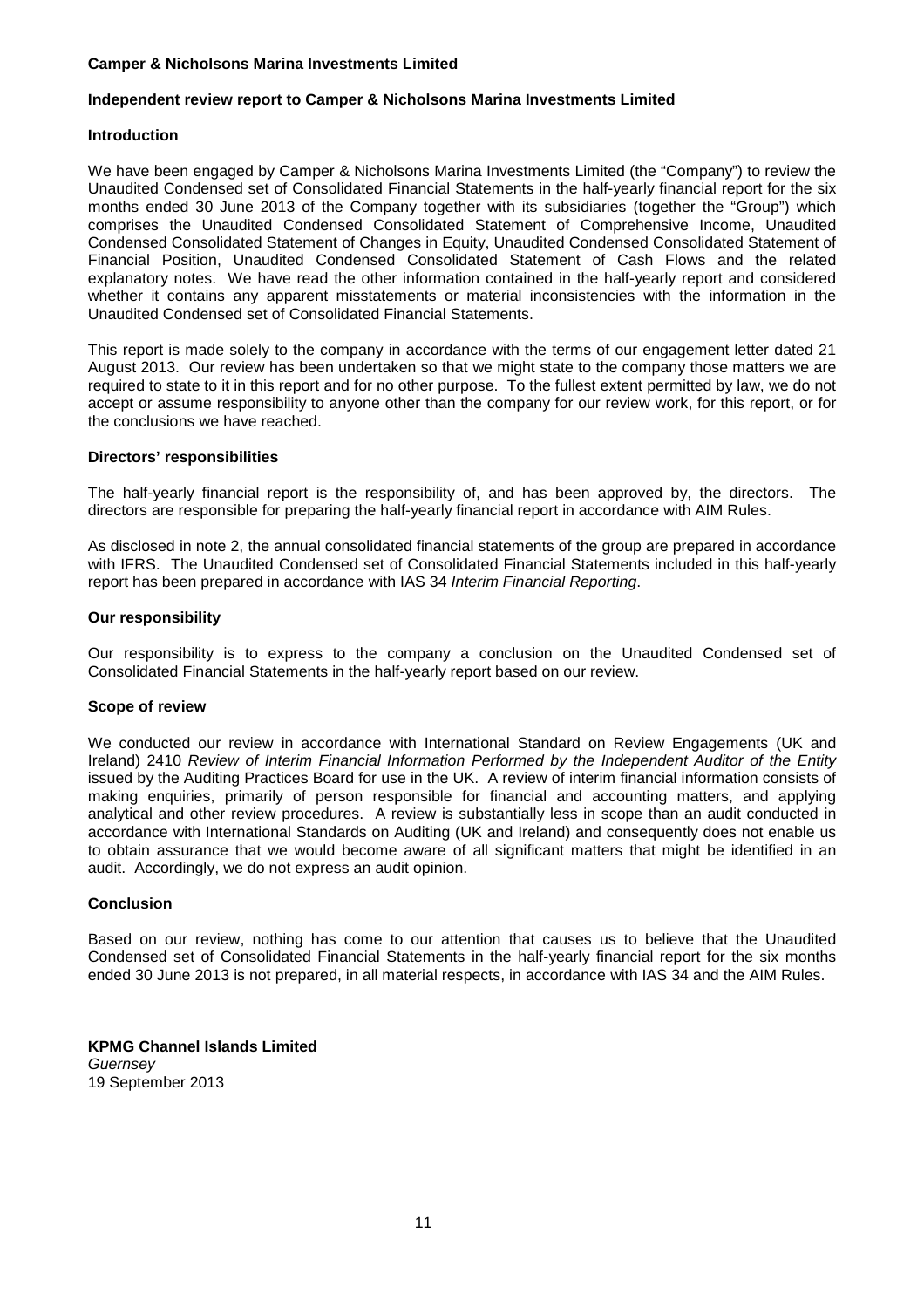# **Camper & Nicholsons Marina Investments Limited Unaudited Condensed Consolidated Statement of Comprehensive Income For the six months ended 30 June 2013**

|                                                                       |   | 30-Jun-2013              | 30-Jun-2012            |
|-----------------------------------------------------------------------|---|--------------------------|------------------------|
|                                                                       |   |                          | <b>Restated</b>        |
|                                                                       |   | €                        | €                      |
| Marina operating activities                                           |   | 2,222,301                | 2,108,663              |
| Licensing of super yacht berth                                        |   |                          | 41,363                 |
| Marina consultancy fees                                               |   | 713,986                  | 808,331                |
| <b>Revenue</b>                                                        |   | 2,936,287                | 2,958,357              |
| Cost of sales                                                         |   | (750, 786)               | (643,067)              |
| <b>Gross Profit</b>                                                   |   | 2,185,501                | 2,315,290              |
| Directors' fees                                                       |   | 90,972                   | 188,616                |
| Wages, salaries and consultancy fees                                  | 6 | 974,935                  | 1,098,943              |
| One-off staff severance costs                                         | 6 | 173,994                  |                        |
| Audit fees                                                            |   | 62,024                   | 64,981                 |
| Rent and rates                                                        |   | 232,625                  | 272,448                |
| Other general administration expenses                                 | 7 | 653,742                  | 714,546                |
| Legal & professional fees                                             |   | 91,980                   | 107,728                |
| Promotion expenses                                                    |   | 163,089                  | 206,277                |
| Depreciation                                                          |   | 381,695                  | 416,892                |
| Foreign exchange losses                                               |   | 8,642                    | 20,807                 |
| <b>Operating expenses</b>                                             |   | 2,833,698                | 3,091,238              |
|                                                                       |   |                          |                        |
| <b>Operating loss</b>                                                 |   | (648,197)                | (775,948)              |
| Finance income                                                        |   | 98,836                   | 76,390                 |
| Finance expense                                                       |   | (638, 221)               | (675, 459)             |
|                                                                       |   | (539,385)                | (599,069)              |
| Share of losses of equity-accounted investees, net of tax             |   | (196, 851)               | (362, 260)             |
|                                                                       |   |                          |                        |
| Loss before tax                                                       |   | (1, 384, 433)            | (1,737,277)            |
| Taxation                                                              | 8 | (68, 156)                | 436,129                |
| Loss for the period from continuing activities                        |   | (1,452,589)              | (1, 301, 148)          |
| Other comprehensive income                                            |   |                          |                        |
| Items that are or may be reclassified subsequently to profit or loss: |   |                          |                        |
| Fair value reserve                                                    |   | 38,849                   | 3,150                  |
| Foreign currency translation differences - foreign                    |   |                          |                        |
| operations<br>Other comprehensive income/(loss) for the period        |   | 87,077<br>125,926        | 467,956<br>471,106     |
|                                                                       |   |                          |                        |
| Total comprehensive loss for the period                               |   | (1,326,663)              | (830, 042)             |
| Loss attributable to:                                                 |   |                          |                        |
| Equity shareholders                                                   |   | (1,407,532)              | (1, 291, 328)          |
| Non-controlling interest                                              |   | (45, 057)                | (9,820)                |
| Loss for the period                                                   |   | (1,452,589)              | (1,301,148)            |
|                                                                       |   |                          |                        |
| Total comprehensive loss attributable to:                             |   |                          |                        |
| Equity shareholders<br>Non-controlling interest                       |   | (1,289,698)              | (820, 878)             |
| Total comprehensive loss for the period                               |   | (36, 965)<br>(1,326,663) | (9, 164)<br>(830, 042) |
|                                                                       |   |                          |                        |
| Loss per share (Euro cents)                                           |   |                          |                        |
| Basic and diluted, attributable to equity shareholders                |   | (1.42)                   | (1.61)                 |

The accompanying notes on pages 16 to 31 form an integral part of these unaudited condensed interim financial statements**.**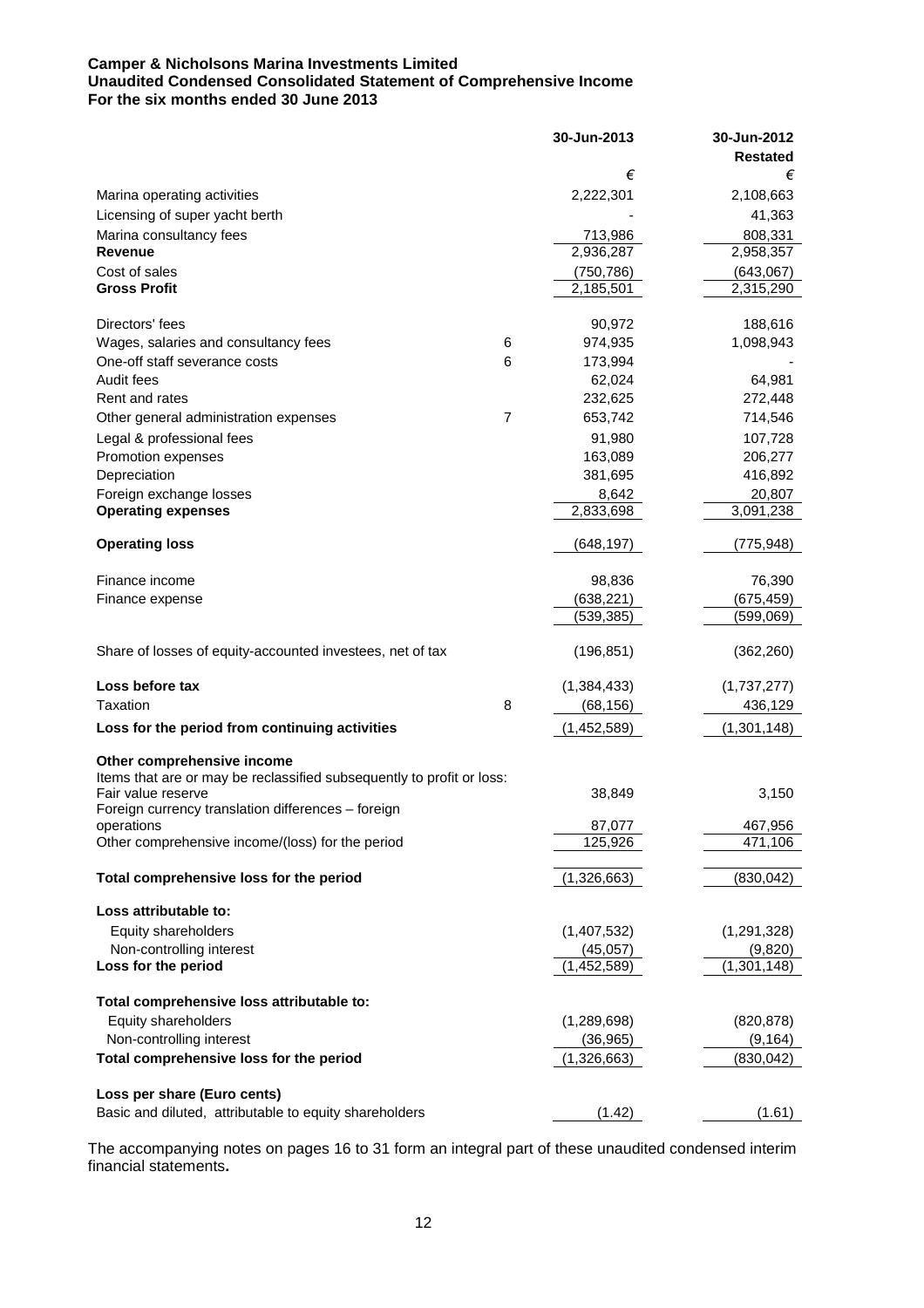### **Camper & Nicholsons Marina Investments Limited Unaudited Condensed Consolidated Statement of Changes in Equity For the six months ended 30 June 2013**

|                                                                                                                                           | <b>Issued</b><br><b>Capital</b> | <b>Retained</b><br><b>Earnings</b> | <b>Fair Value</b><br><b>Reserve</b> | Foreign<br><b>Exchange</b><br><b>Reserve</b> | <b>Total</b>         | Non-<br>controlling<br><b>Interests</b> | <b>Total Equity</b>  |
|-------------------------------------------------------------------------------------------------------------------------------------------|---------------------------------|------------------------------------|-------------------------------------|----------------------------------------------|----------------------|-----------------------------------------|----------------------|
|                                                                                                                                           | €                               | €                                  | €                                   | €                                            | €                    | €                                       | €                    |
| 6 months ended 30 June 2012 - as restated                                                                                                 |                                 |                                    |                                     |                                              |                      |                                         |                      |
| At 1 January 2012                                                                                                                         | 54,233,732                      | (28, 904, 540)                     | (9,500)                             | 2,816,850                                    | 28,136,542           | 597,384                                 | 28,733,926           |
| Total comprehensive income for the period                                                                                                 |                                 |                                    |                                     |                                              |                      |                                         |                      |
| Loss for the period                                                                                                                       |                                 | (1, 291, 328)                      |                                     |                                              | (1, 291, 328)        | (9,820)                                 | (1,301,148)          |
| Other comprehensive income                                                                                                                |                                 |                                    |                                     |                                              |                      |                                         |                      |
| Fair value movement                                                                                                                       |                                 |                                    | 2,494                               |                                              | 2,494                | 656                                     | 3,150                |
| Foreign currency translation differences<br>- foreign operations                                                                          |                                 |                                    |                                     | 467,956                                      | 467,956              |                                         | 467,956              |
| At 30 June 2012                                                                                                                           | 54,233,732                      | (30, 195, 868)                     | (7,006)                             | 3,284,806                                    | 27,315,664           | 588,220                                 | 27,903,884           |
| 6 Months Ended 30 June 2013<br>At 1 January 2013 - as previously<br>stated<br>Adjustments for equity-accounted<br>investees (see Note 3g) | 54,233,732                      | (34, 474, 599)<br>24,671           | 28,977                              | 2,675,800                                    | 22,463,910<br>24,671 | 924,600                                 | 23,388,510<br>24,671 |
| At 1 January 2013 - as restated                                                                                                           | 54,233,732                      | (34, 449, 928)                     | 28,977                              | 2,675,800                                    | 22,488,581           | 924,600                                 | 23,413,181           |
| Issue of share capital                                                                                                                    | 4,548,565                       |                                    |                                     |                                              | 4,548,565            |                                         | 4,548,565            |
| Dividend paid to non-controlling interest                                                                                                 |                                 |                                    |                                     |                                              |                      | (249, 935)                              | (249, 935)           |
| Total comprehensive income for the period                                                                                                 |                                 |                                    |                                     |                                              |                      |                                         |                      |
| Loss for the period                                                                                                                       |                                 | (1,407,532)                        |                                     |                                              | (1,407,532)          | (45,057)                                | (1,452,589)          |
| Other comprehensive income                                                                                                                |                                 |                                    |                                     |                                              |                      |                                         |                      |
| Fair value movement<br>Foreign currency translation differences                                                                           |                                 |                                    | 30,757                              |                                              | 30,757               | 8,092                                   | 38,849               |
| - foreign operations                                                                                                                      |                                 |                                    |                                     | 87,077                                       | 87,077               |                                         | 87,077               |
| At 30 June 2013                                                                                                                           | 58,782,297                      | (35, 857, 460)                     | 59,734                              | 2,762,877                                    | 25,747,448           | 637,700                                 | 26,385,148           |

The accompanying notes on pages 16 to 31 form an integral part of these unaudited condensed interim financial statements**.**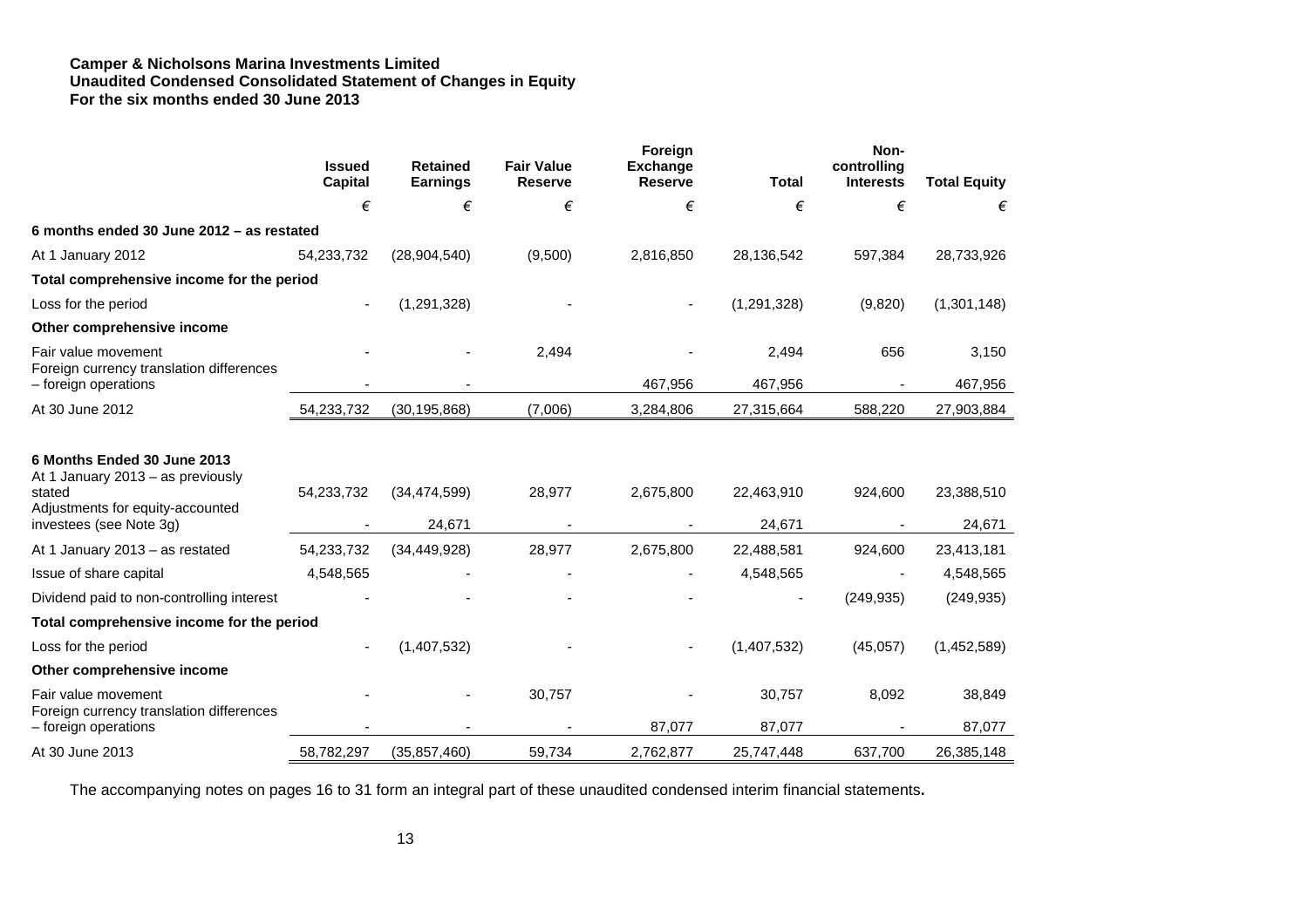# **Camper & Nicholsons Marina Investments Limited Unaudited Condensed Consolidated Statement of Financial Position As at 30 June 2013**

|                                                 | <b>Notes</b> | 30-Jun-2013    | 31-Dec-2012     |
|-------------------------------------------------|--------------|----------------|-----------------|
|                                                 |              |                | <b>Restated</b> |
|                                                 |              | €              | €               |
| Non current assets                              |              |                |                 |
| Property, plant & equipment                     | 10           | 24,805,280     | 24,865,856      |
| Equity accounted investees                      | 11           | 157,067        | 238,128         |
| Loan to equity accounted investee               | 11           | 113,560        |                 |
| Assets held under Trust                         | 9            | 412,838        |                 |
| Cash pledges                                    | 13           | 4,410,160      | 3,500,099       |
| Available for sale financial assets             |              | 1,238,512      | 1,612,501       |
| Deferred tax                                    | 8            | 421,795        | 489,951         |
| Goodwill                                        |              | 10,603,823     | 10,603,823      |
|                                                 |              | 42,163,035     | 41,310,358      |
| <b>Current assets</b>                           |              |                |                 |
| Trade and other receivables                     |              | 1,824,803      | 3,402,782       |
| Cash and cash equivalents                       | 14           | 6,122,723      | 4,194,301       |
|                                                 |              | 7,947,526      | 7,597,083       |
| <b>TOTAL ASSETS</b>                             |              | 50,110,561     | 48,907,441      |
| <b>Current Liabilities</b>                      |              |                |                 |
| Trade and other payables                        |              | 3,350,624      | 4,329,702       |
| Loans repayable within one year                 | 16           | 1,680,171      | 1,681,900       |
|                                                 |              | 5,030,795      | 6,011,602       |
| TOTAL ASSETS LESS CURRENT LIABILITIES           |              | 45,079,766     | 42,895,839      |
|                                                 |              |                |                 |
| <b>Non current liabilities</b>                  |              |                |                 |
| Loans repayable after more than one year        | 16           | 6,858,194      | 7,656,254       |
| Unsecured 7% Bond                               | 15           | 11,673,317     | 11,654,570      |
| Other payables                                  |              | 163,107        | 171,834         |
|                                                 |              | 18,694,618     | 19,482,658      |
| <b>NET ASSETS</b>                               |              | 26,385,148     | 23,413,181      |
|                                                 |              |                |                 |
| Equity attributable to equity shareholders      |              |                |                 |
| Issued capital                                  |              | 58,782,297     | 54,233,732      |
| <b>Retained loss</b>                            |              | (35, 857, 460) | (34, 449, 928)  |
| Fair value reserve                              |              | 59,734         | 28,977          |
| Foreign exchange reserve                        |              | 2,762,877      | 2,675,800       |
|                                                 |              | 25,747,448     | 22,488,581      |
| <b>Non-controlling interest</b>                 |              | 637,700        | 924,600         |
| <b>Total equity</b>                             |              | 26,385,148     | 23,413,181      |
| Net Assets per share:                           |              |                |                 |
| basic, attributable to ordinary equity shares   |              | 18.16c         | 28.03c          |
| diluted, attributable to ordinary equity shares |              | 18.16c         | 28.03c          |

The financial statements on pages 12 to 31 were approved by the Board of Directors on 19 September 2013

Sir C Lewinton, Chairman

Martin Bralsford, Director

The accompanying notes on pages 16 to 31 form an integral part of these unaudited condensed interim financial statements**.**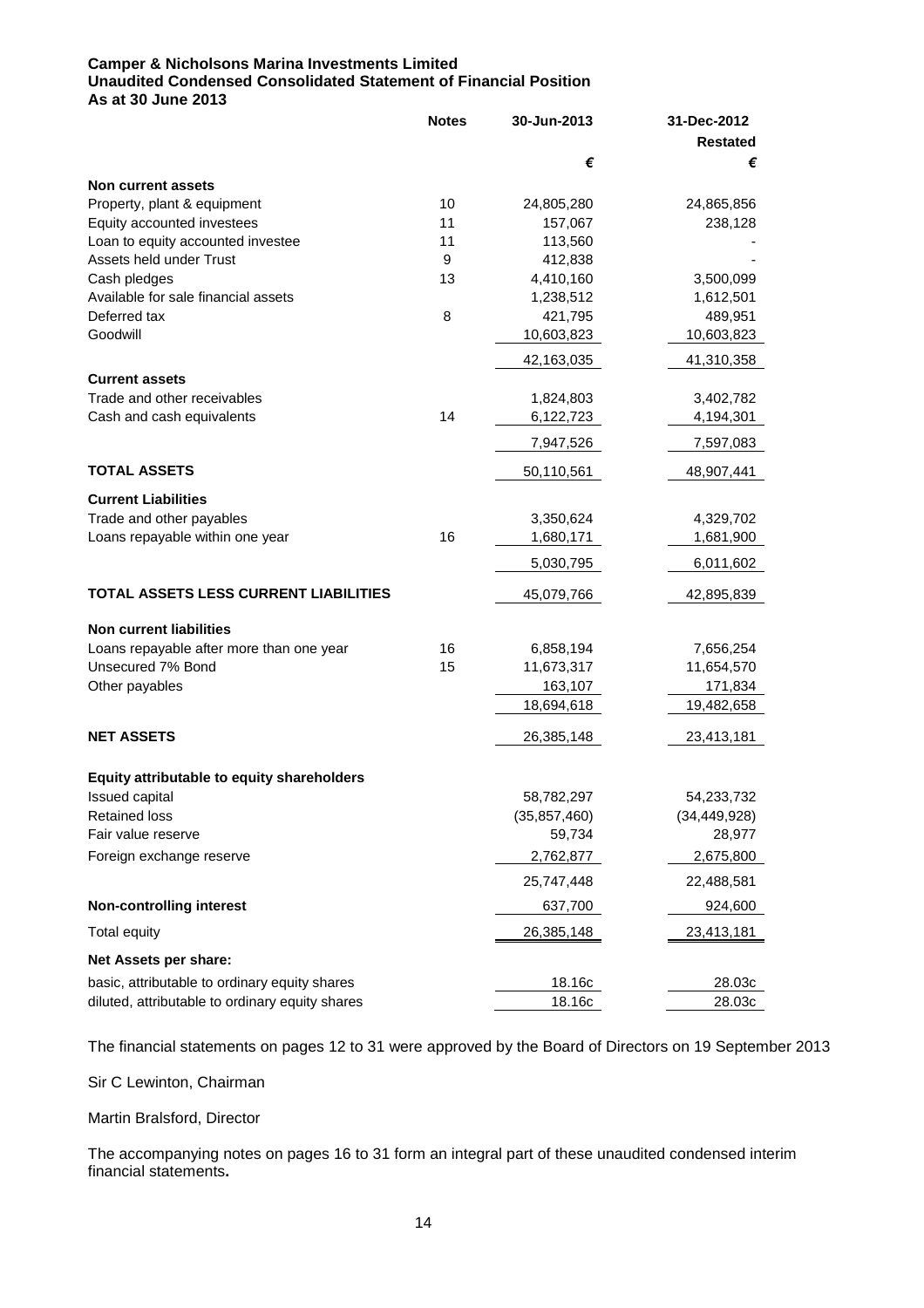### **Camper & Nicholsons Marina Investments Limited Unaudited Condensed Consolidated Statement of Cash Flows For the six months ended 30 June 2013**

|                                                         | 30-Jun-2013   | 30-Jun-2012<br><b>Restated</b> |
|---------------------------------------------------------|---------------|--------------------------------|
|                                                         | €             | €                              |
| Cash flows from operating activities                    |               |                                |
| Loss before taxation                                    | (1, 384, 433) | (1,737,277)                    |
| Adjusted for:                                           |               |                                |
| Finance income                                          | (98, 836)     | (76, 390)                      |
| Finance expense                                         | 638,221       | 675,459                        |
| Depreciation                                            | 381,695       | 416,892                        |
| Share of loss of equity accounted investees, net of tax | 196,851       | 362,260                        |
| Unrealised foreign exchange loss/(gain)                 | 41,572        | (32, 875)                      |
|                                                         | (224, 930)    | (391, 931)                     |
| Decrease/(Increase) in receivables                      | 1,574,888     | (291, 223)                     |
| Increase / (decrease) in payables                       | (1,001,500)   | (204, 624)                     |
| Net cash flows from operating activities                | 348,458       | (887, 778)                     |
| Cash flow from investing activities                     |               |                                |
| Acquisition of property, plant & equipment              | (73, 293)     | (92, 959)                      |
| Disposals of property plant and equipment               | 3,461         | 19,808                         |
| Loan to equity accounted investee                       | (229, 350)    |                                |
| Interest received                                       | 98,836        | 76,390                         |
| Net cash flows from investing activities                | (200, 346)    | 3,239                          |
| Cash flows from financing activities                    |               |                                |
| Proceeds of borrowings                                  | 18,747        | 92,785                         |
| Proceeds of new share issue                             | 4,548,565     |                                |
| Increase in cash pledges                                | (910, 061)    | (565, 111)                     |
| Repayment of borrowings                                 | (941, 221)    | (577, 873)                     |
| Dividend paid                                           | (249, 935)    |                                |
| Interest paid                                           | (645, 125)    | (675, 465)                     |
| Net cash flows from financing activities                | 1,820,970     | (1,725,664)                    |
|                                                         |               |                                |
| Net decrease in cash and cash equivalents               | 1,969,082     | (2,610,203)                    |
| Opening cash and cash equivalents                       | 4,194,301     | 6,514,078                      |
| Effect of exchange rate fluctuations on cash held       | (40, 660)     | 32,875                         |
| <b>Closing cash and cash equivalents</b>                | 6,122,723     | 3,936,750                      |

The accompanying notes on pages 16 to 31 form an integral part of these unaudited condensed interim financial statements**.**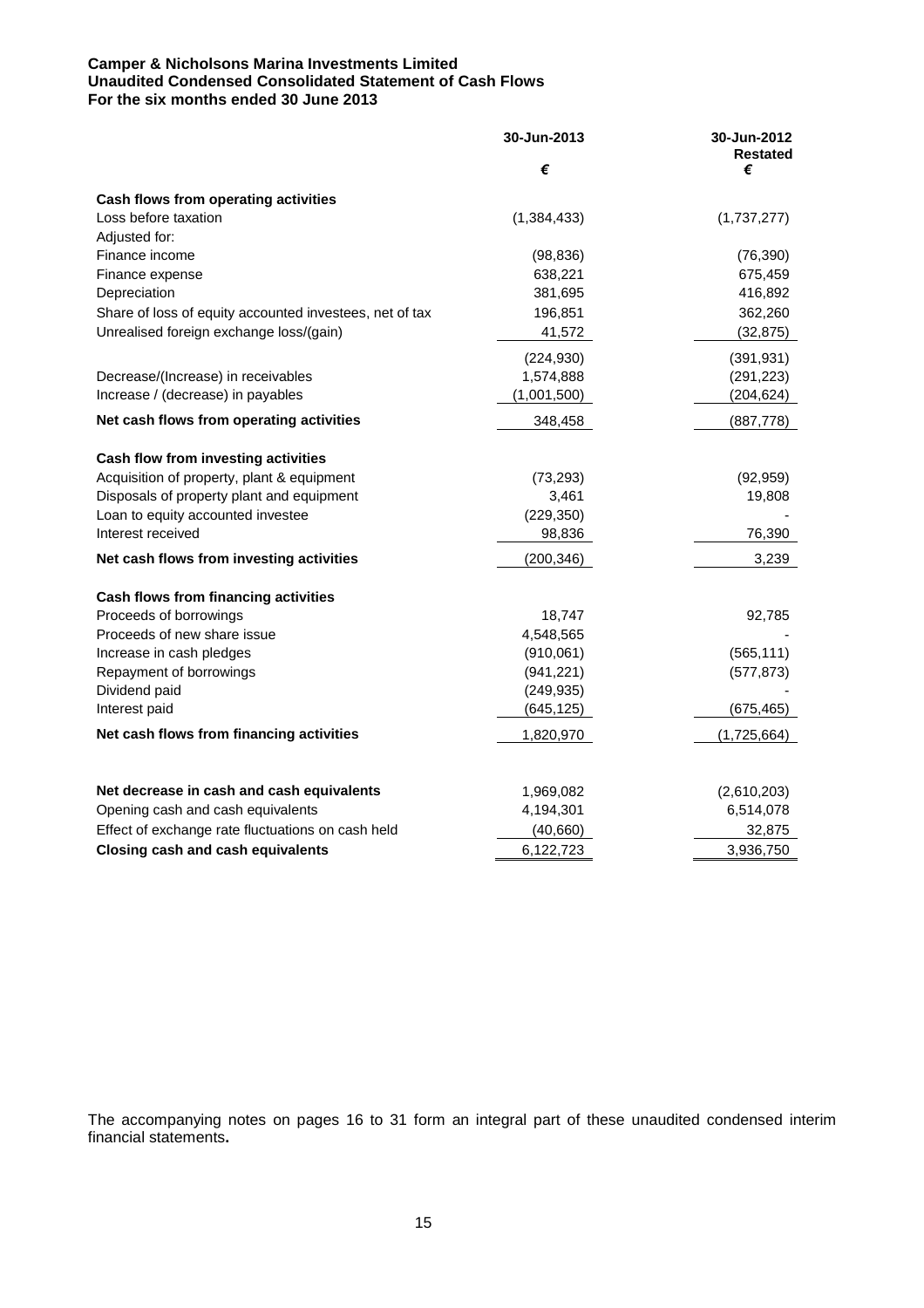# **1. Corporate Information**

Camper & Nicholsons Marina Investments Limited (the "Company") is a limited liability company, incorporated and domiciled in Guernsey, whose shares are publicly traded on the AIM Market.

The principal activity of the Company, and its subsidiaries (together the "Group") and the Group's interest in joint ventures is the acquisition, development, redevelopment and operation of an international portfolio of both new and existing marinas and related real estate primarily in the Mediterranean, the United States and the Caribbean. The Company continues to develop its third party marina management and consulting business.

The Unaudited Condensed Consolidated Interim Financial Statements of the Group and the Group's interest in joint ventures for the 6 months ended 30 June 2013 were authorised for issue in accordance with a resolution of the directors on 19 September 2013.

# **2. Basis of preparation**

# *(a) Statement of compliance*

The Unaudited Condensed Consolidated Interim Financial Statements of the Group and the Group's interest in joint ventures for the 6 months ended 30 June 2013 have been prepared in accordance with IAS 34: *Interim Financial Reporting*. Selected explanatory notes are included to explain events and transactions that are significant to an understanding of the changes in financial position and performance of the Group since the last annual consolidated financial statements as at and for the year ended 31 December 2012. This unaudited condensed consolidated interim financial report does not include all of the information required for full financial statements and should be read in conjunction with the consolidated financial statements of the Group for the year ended 31 December 2012.

### *(b) Going concern*

The Group's business activities, together with the factors likely to affect its future development, performance and financial position are set out in the Business Review. The financial position of the Group, its cash balances and borrowings are set out in notes 14, 15 and 16 of the unaudited condensed consolidated interim financial statements. The Group's financial risk management objectives and policies remain unchanged from those set out in note 28 and note 29 of the Group's consolidated financial statements for the year ended 31 December 2012.

Having completed the €4.6 million fundraising at the beginning of May 2013 and completed the negotiations with Scotiabank for the removal of the Debt Service Coverage Ratio covenant on its loan to a subsidiary company, the Board believes that the Group has adequate resources to continue trading for the foreseeable future and that it is appropriate to adopt the going concern basis for the preparation of these unaudited condensed consolidated financial statements.

### *(c) Judgements and estimates*

The preparation of interim financial statements requires management to make judgements, estimates and assumptions that affect the application of accounting policies and the reported amounts of assets and liabilities, income and expense. Actual results may differ from these estimates.

In preparing these Unaudited Condensed Consolidated Interim Financial Statements, the significant judgements made by management in applying the accounting policies to the Group and the Group's interest in joint ventures and the key sources of estimation uncertainty were the same as those that applied to the consolidated financial statements as at and for the year ended 31 December 2012.

# **3. Significant Accounting Policies**

Except as described below the accounting policies applied by the Group and the Group's interest in joint ventures in the Unaudited Condensed Consolidated Interim Financial Statements are the same as those applied by the Group in its consolidated financial statements for the year ended 31 December 2012. The following changes in accounting policies are also expected to be reflected in the Group's consolidated financial statements as at and for the year ended 31 December 2013.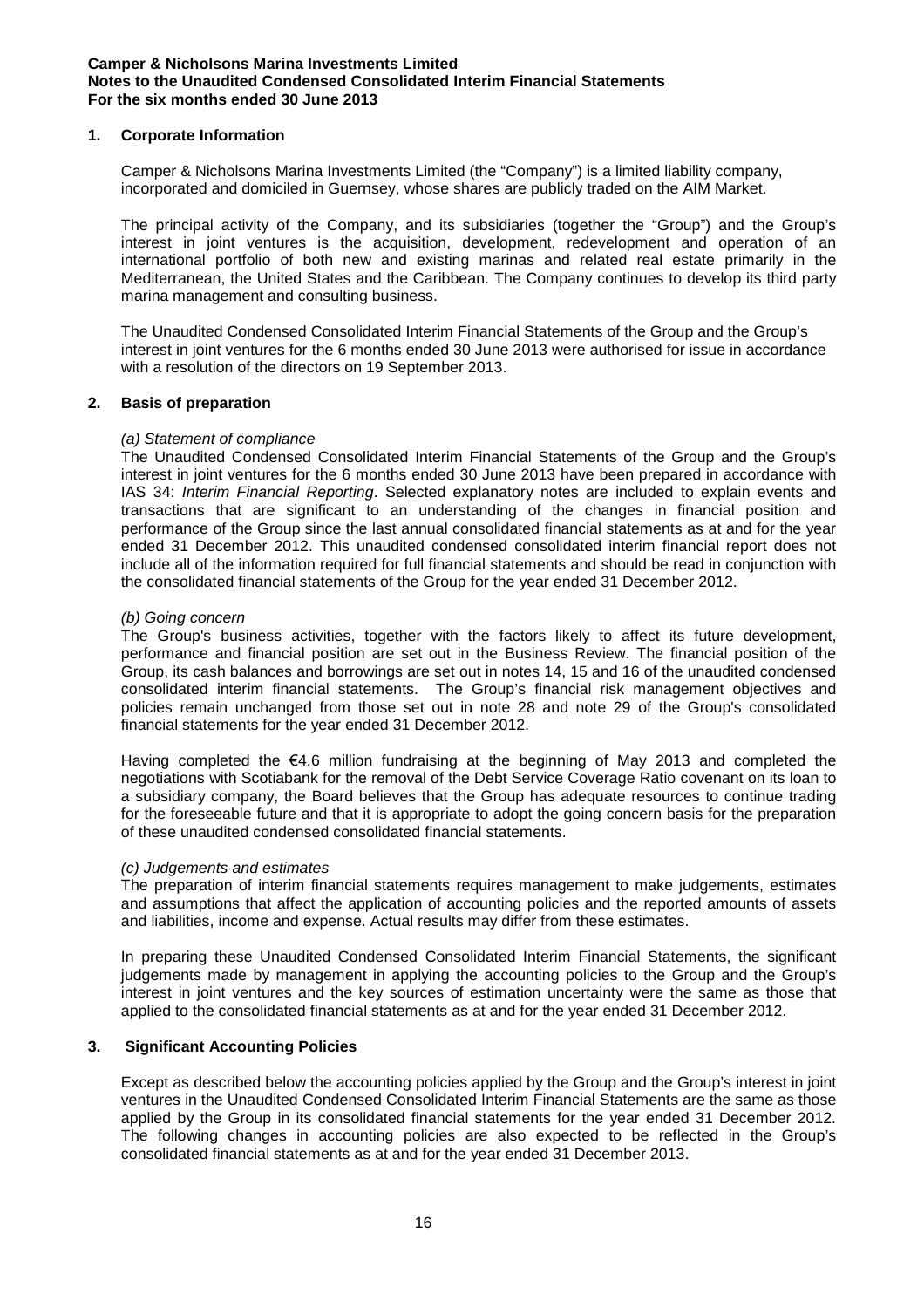# **3. Significant Accounting Policies** (continued)

Changes in accounting policies

The Group has adopted the following new standards and amendments to standards, including any consequential amendments to other standards, with a date of initial application of 1 January 2013.

- (a) Presentation of Items of Other Comprehensive Income (Amendments to IAS 1, "Presentation of Financial Statements"). The amendments to IAS 1 change the grouping of items in Other Comprehensive Income in the condensed consolidated statement of comprehensive income. Items that could be reclassified to profit or loss at a future point in time are now required to be presented separately from items that will never be reclassified. The amendment has no impact on the recognised assets, liabilities and comprehensive income of the Group.
- (b) IFRS 10 Consolidated Financial Statements (2011) as a result of which the Group has changed its accounting policy for determining whether it has control over and consequently whether it consolidates its investees. The standard introduces a new control model that is applicable to all investees, by focusing on whether the Group has power over an investee, exposure or rights to variable returns from its involvement with the investee and ability to use its power to affect those returns. In accordance with the transitional provisions of IFRS 10 (2011), the Group reassessed the control conclusion for its investees at 1 January 2013 and concluded that no changes were required in relation to the investees which are consolidated.
- (c) IFRS 11 Joint Arrangements under which the Group classifies its interests in joint arrangements as either joint operations or joint ventures depending on the Group's rights to the assets and obligations for the liabilities of the arrangements. Previously, the structure of an arrangement was the only consideration but under IFRS 11 consideration needs also to be given to the legal form of the separate vehicles, the contractual terms of the arrangements and other facts and circumstances. The Group has re-evaluated its involvement in its two joint arrangements IC Cesme Marina Yatirim Turizm ve Isletmeleri Sirketi ("IC Cesme") and Camper & Nicholsons First Eastern Limited ("CNFE") and concluded that they are joint ventures under the accounting standard. As a result of this, the investments are now accounted for using the equity method rather than proportional consolidation and this reduces the level of individual asset and liability categories in the Group.
- (d) IFRS 12 Disclosure of Interests in other entities. This brings together into a single standard all the disclosure requirements about an entity's interests in subsidiaries, joint arrangements, associates and unconsolidated structured entities. The standard requires the disclosure of information about the nature, risks and financial effects of these interests on the Group's financial position, financial performance and cashflows. As a result additional information has been disclosed, particularly in relation to the Group's interests in the IC Cesme and CNFE joint ventures.
- (e) IFRS 13 Fair Value Measurement. This standard establishes a single framework for measuring fair value and making disclosures about fair value measurements, when such measurements are required or permitted by other IFRSs. In particular, it unifies the definition of fair value as the price at which an orderly transaction to sell an asset or to transfer a liability would take place between market participants at the measurement date. It also replaces and expands the disclosure requirements about fair value measurements in other IFRSs, including IFRS 7 Financial Instruments: Disclosures. Some of these disclosures are specifically required in interim financial statements for financial instruments; accordingly, the Group has included additional disclosures in this regard (see Note 12).

In accordance with the transitional provisions of IFRS 13, the Group has applied the new fair value measurement guidance prospectively, and has not provided any comparative information for new disclosures. Notwithstanding the above, the change had no significant impact on the measurements of the Group's assets and liabilities.

(f) Segment Information. The amendment to IAS 34 clarifies that the Group needs to disclose the measures of total assets and liabilities for a particular reportable segment only if the amounts are regularly provided to the Group's chief operating decision maker, and there has been a material change from the amount disclosed in the last annual financial statements for that reportable segment. The additional information has been provided in these unaudited condensed consolidated interim financial statements in Note 5 although there is no significant change from the restated amounts as at 31 December 2012.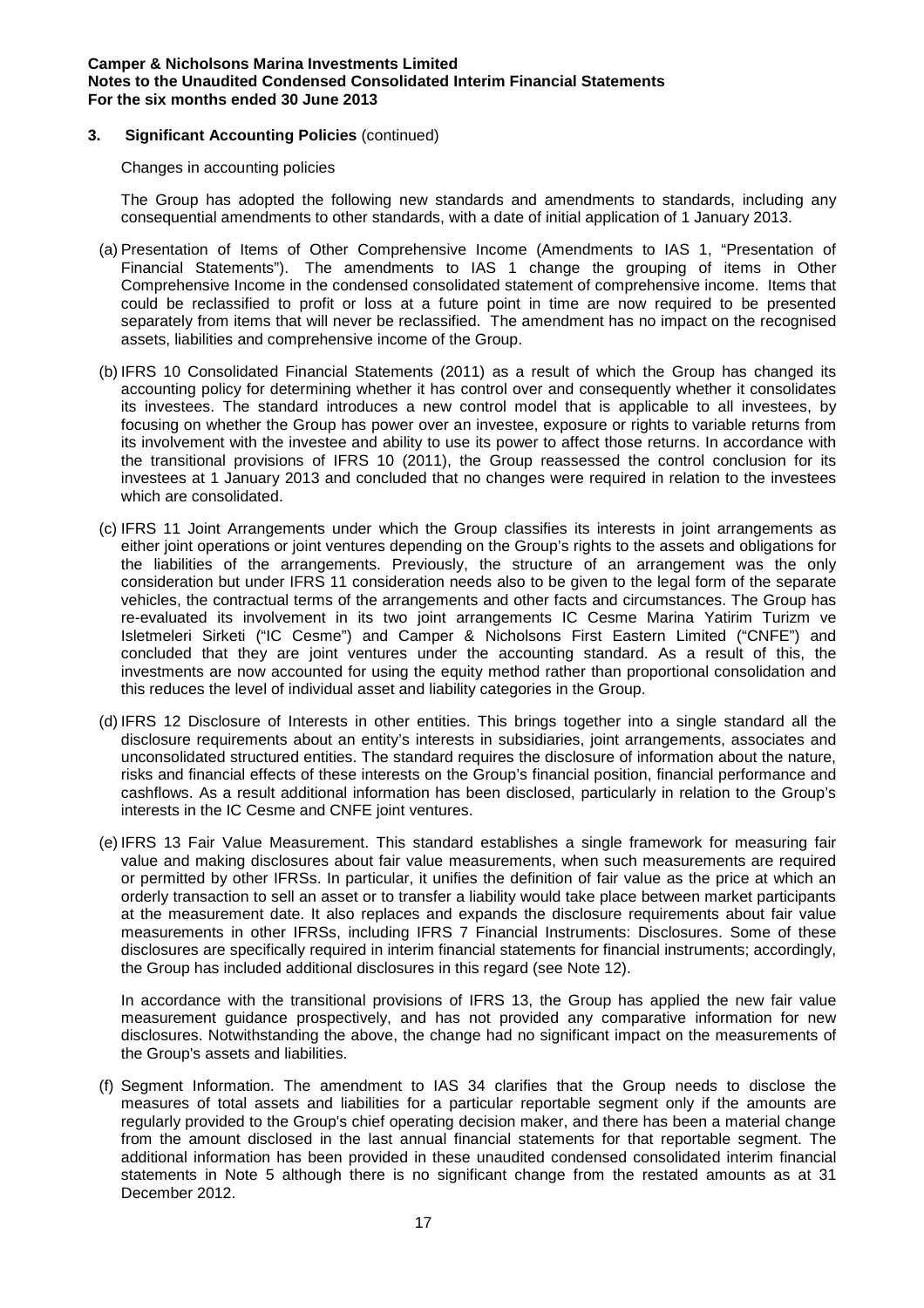# **3. Significant Accounting Policies** (continued)

(g) Summary of quantitative impact

The following tables summarise the material impacts resulting from the above changes in accounting policies on the Group's financial position, comprehensive income and cash flows.

As the Group has taken advantage of the transitional provisions of Consolidated Financial Statements, Joint Arrangements and Disclosure of interests in Other Entities: Transition Guidance (Amendments to IFRS 10, IFRS 11 and IFRS 12), the following tables do not include the effect of the changes in accounting policies on the current period

# **Condensed consolidated statement of financial position**

|                                             | Effect of changes in accounting policies |                 |                |  |
|---------------------------------------------|------------------------------------------|-----------------|----------------|--|
|                                             | As previously                            | Joint           | As restated    |  |
|                                             | reported                                 | <b>Ventures</b> |                |  |
| 1 January 2012                              | €                                        | €               | €              |  |
| Property, plant and equipment               | 36,814,233                               | (6,767,788)     | 30,046,445     |  |
| Other non-current assets including goodwill | 15,278,160                               | (372, 191)      | 14,905,969     |  |
| Equity-accounted investees                  |                                          | 686,860         | 686,860        |  |
| Trade and other receivables (current)       | 1,971,637                                | (197, 014)      | 1,774,623      |  |
| Cash and cash equivalents                   | 6,993,944                                | (479,866)       | 6,514,078      |  |
| <b>Total assets</b>                         | 61,057,974                               | (7, 129, 999)   | 53,927,975     |  |
| Trade and other payables (current)          | (3,486,342)                              | 512,612         | (2,973,730)    |  |
| <b>Others</b>                               | (28,837,706                              | 6,617,387       | (22, 220, 319) |  |
| <b>Total liabilities</b>                    | (32, 324, 048)                           | 7,129,999       | (25,194,049)   |  |
| Non-controlling interests                   | (597, 384)                               |                 | (597, 384)     |  |
| <b>Others</b>                               | (28, 136, 542)                           |                 | (28, 136, 542) |  |
| <b>Total equity</b>                         | (28, 733, 926)                           |                 | (28, 733, 926) |  |

|                                             | Effect of changes in accounting policies |                          |                |  |
|---------------------------------------------|------------------------------------------|--------------------------|----------------|--|
|                                             | As previously<br>reported                | Joint<br><b>Ventures</b> | As restated    |  |
| <b>31 December 2012</b>                     | €                                        | €                        | €              |  |
| Property, plant and equipment               | 31,544,965                               | (6,679,109)              | 24,865,856     |  |
| Other non-current assets including goodwill | 16,581,001                               | (374, 627)               | 16,206,374     |  |
| Equity-accounted investees                  |                                          | 238,128                  | 238,128        |  |
| Trade and other receivables (current)       | 3,794,967                                | (392, 185)               | 3,402,782      |  |
| Cash and cash equivalents                   | 4,864,152                                | (669, 851)               | 4,194,301      |  |
| <b>Total assets</b>                         | 56,785,085                               | (7, 877, 644)            | 48,907,441     |  |
| Trade and other payables (current)          | (5, 128, 216)                            | 798,514                  | (4,329,702)    |  |
| <b>Others</b>                               | (28, 268, 359)                           | 7,103,801                | (21, 164, 558) |  |
| <b>Total liabilities</b>                    | (33, 396, 575)                           | 7,902,315                | (25, 494, 260) |  |
| Non-controlling interests                   | (924, 600)                               |                          | (924, 600)     |  |
| <b>Others</b>                               | (22, 463, 910)                           | (24, 671)                | (22,488,581)   |  |
| <b>Total equity</b>                         | (23, 388, 510)                           | (24,671)                 | (23,413,181)   |  |

The €24,671 adjustment for the joint ventures arises from the non-recognition of losses relating to CNFE as the Group's cumulative share of its' losses exceeded the investment in CNFE by this amount.

When the Group acquired its' 45% interest in IC Cesme in 2007, goodwill of €372,191 was recognised in the Statement of Financial Position. This goodwill has been classified as part of the cost of the investment and is included in the table above within the adjustment of non-current assets relating to joint ventures.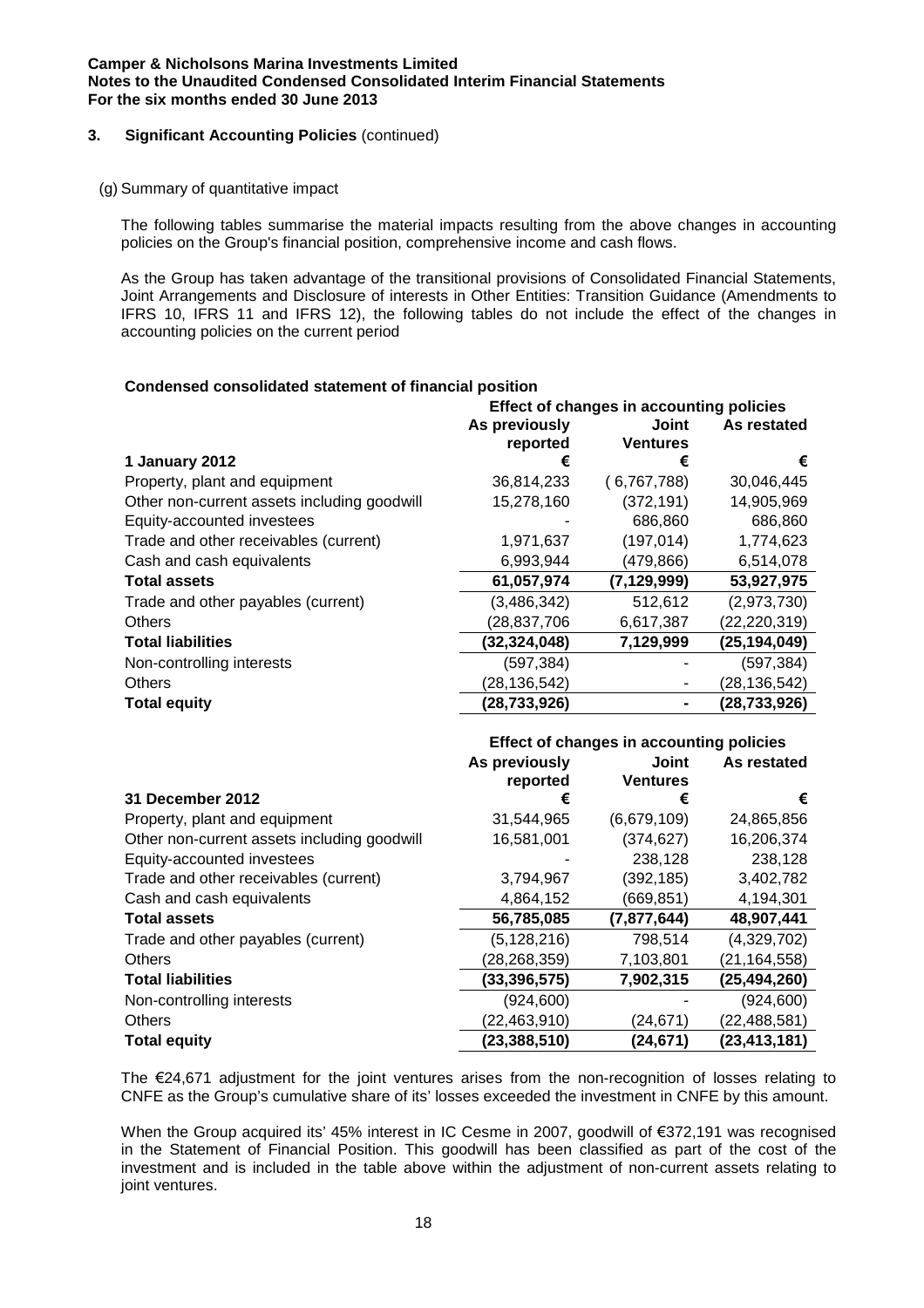# **3. Significant Accounting Policies** (continued)

Summary of quantitative impact (continued)

| Condensed consolidated statement of profit or loss and other comprehensive income<br>Effect of changes in accounting policies |                           |                          |             |  |
|-------------------------------------------------------------------------------------------------------------------------------|---------------------------|--------------------------|-------------|--|
|                                                                                                                               | As previously<br>reported | Joint<br><b>Ventures</b> | As restated |  |
| For the six months ended 30 June 2012                                                                                         | €                         | €                        | €           |  |
| Revenue                                                                                                                       | 3,691,730                 | (733, 373)               | 2,958,357   |  |
| Cost of sales                                                                                                                 | (731, 114)                | 88,047                   | (643,067)   |  |
| Operating expenses                                                                                                            | (3,935,024)               | 843,786                  | (3,091,238) |  |
| Finance costs                                                                                                                 | (762, 869)                | 163,800                  | (599,069)   |  |
| Share of losses of equity-accounted investees,<br>net of tax                                                                  |                           | (362,260)                | (362,260)   |  |
| Tax credit                                                                                                                    | 436,129                   |                          | 436,129     |  |
| Loss for the period                                                                                                           | (1, 301, 148)             |                          | (1,301,148) |  |
| Fair value reserve                                                                                                            | 3,150                     |                          | 3,150       |  |
| Foreign exchange reserve (balance sheet)                                                                                      | 467,956                   |                          | 467,956     |  |
| Other comprehensive income for the period                                                                                     | 471,106                   |                          | 471,106     |  |
| Total comprehensive loss for the period                                                                                       | (830,042)                 |                          | (830,042)   |  |

# **Condensed consolidated statement of cash flows**

|                                          | Effect of changes in accounting policies |                          |             |  |
|------------------------------------------|------------------------------------------|--------------------------|-------------|--|
|                                          | As previously<br>reported                | Joint<br><b>Ventures</b> | As restated |  |
| For the six months ended 30 June 2012    | €                                        | €                        | €           |  |
| Net cash flows from operating activities | (1,031,056)                              | 143.278                  | (887,778)   |  |
| Net cash flows from investing activities | (234, 892)                               | 238,131                  | 3,239       |  |
| Net cash flows from financing activities | (1,339,649)                              | (386, 015)               | (1,725,664) |  |
| <b>Others</b>                            | 7,033,662                                | (486, 709)               | 6,546,953   |  |
| <b>Cash and cash equivalents</b>         | 4,428,065                                | (491, 315)               | 3,936,750   |  |

# **4. Seasonality of operations**

Marinas derive their income from several sources of which visitor berthing and related income will produce greater revenues during the summer months and while these seasonally-affected sources are generally relatively small in relation to the overall level of sales they can make an important contribution to profitability. Consultancy revenue is derived from both project work and monthly retainers so although there can be fluctuations from month to month the changes are not seasonal in nature. The timing of long term berth sales, which are neither seasonal by nature nor capable of accurate prediction, can have a more significant impact on the level of both sales and profits. During the 6 months ended 30 June 2013 berth sales revenues totalled €Nil whilst in the same period last year they totalled €41,363.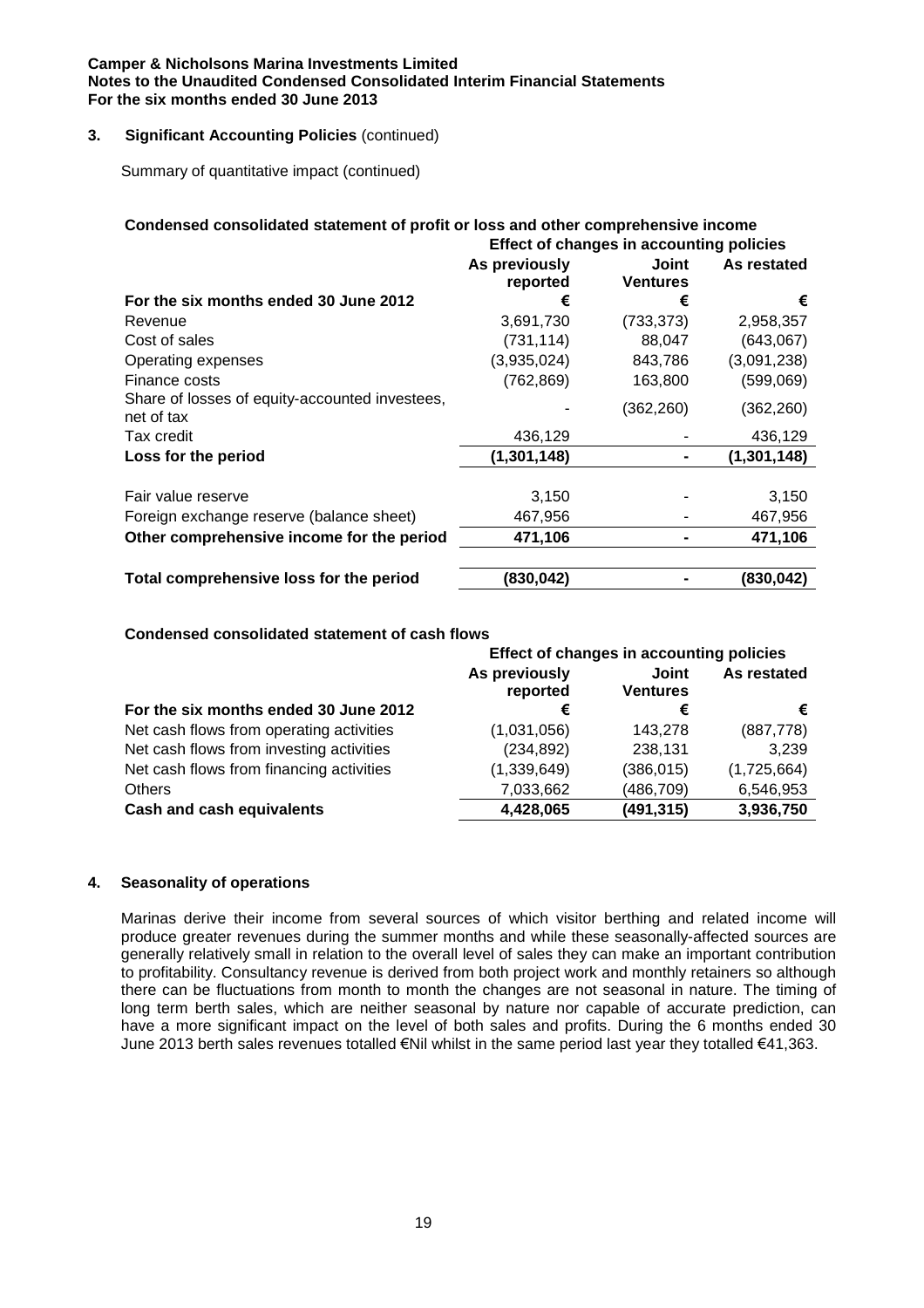### **5. Segmental reporting**

Under the "management approach" to segmental reporting, the Company believes there are two separately reportable segments to its business, Marina operations and Marina consultancy. These two operating segments are managed separately as they have different resource and capital requirements. A summary of the business operations in each of these two operating segments is given below:

*Marina operations:* ownership and operation of high quality marina facilities providing berthing and ancillary services for yachts and super yachts.

*Marina consultancy:* provision, through multi-year contracts, of a range of services, including consultancy, to third party marinas.

The results for these two segments for the 6 months ended 30 June 2013 are set out below:-

|                                                            | Marina     | Marina         | Parent         |               |
|------------------------------------------------------------|------------|----------------|----------------|---------------|
|                                                            | Operations | Consultancy    | Company        | Totals        |
| For the 6 months ended 30 June 2013                        | €          | €              | €              | €             |
| Revenues from external customers                           | 3,022,236  | 796,148        | 16,750         | 3,835,134     |
| Intersegment revenues                                      |            | 646,976        | 86,200         | 733,176       |
| Total including Joint ventures                             | 3,022,236  | 1,443,124      | 102,950        | 4,568,310     |
| Exclude Joint Venture impact                               | (799, 935) | (158, 336)     | $\blacksquare$ | (958, 271)    |
| <b>Total excluding Joint Ventures</b>                      | 2,222,301  | 1,284,788      | 102,950        | 3,610,039     |
| Revenues from external customers                           | 2,222,301  | 680,486        | 33,500         | 2,936,287     |
| Intersegment revenues                                      |            | 604,302        | 69,450         | 673,752       |
| Interest revenue                                           | 78,970     | 80             | 19,786         | 98,836        |
| Interest expense                                           | (635, 709) |                | (2,512)        | (638, 221)    |
| Depreciation & amortisation                                | (352, 641) | (29, 054)      |                | (381, 695)    |
| Reportable segment profit/(loss)                           | (455, 921) | (186, 249)     | (545, 412)     | (1, 187, 582) |
| Share of losses of equity accounted investees              | (81,061)   | (115, 790)     |                | (196, 851)    |
| Expenditures for reportable segment non-<br>current assets | 35,508     | 29,308         |                | 64,816        |
| For the 6 months ended 30 June 2012                        |            |                |                |               |
| Revenues from external customers                           | 2,883,004  | 820,199        | (11, 473)      | 3,691,730     |
| Intersegment revenues                                      |            | 719,401        | 2,420          | 721,821       |
| Total including Joint ventures                             | 2,883,004  | 1,539,600      | (9,053)        | 4,413,551     |
| Exclude Joint Venture impact                               | (732, 978) | (46, 756)      | $\blacksquare$ | (779, 734)    |
| <b>Total excluding Joint Ventures</b>                      | 2,150,026  | 1,492,844      | (9,053)        | 3,633,817     |
| Revenues from external customers                           | 2,150,026  | 831,276        | (22, 945)      | 2,958,357     |
| Intersegment revenues                                      |            | 661,568        | 13,892         | 675,460       |
| Interest revenue                                           | 59,499     | 25             | 18,301         | 77,825        |
| Interest expense                                           | (827, 872) | $\blacksquare$ | (12, 822)      | (840, 694)    |
| Depreciation & amortisation                                | (595, 740) | (23, 895)      |                | (619, 635)    |
| Reportable segment profit/(loss)                           | (893, 987) | (207, 706)     | (273, 324)     | (1,375,017)   |
| Share of losses of equity accounted investees              | (219, 924) | (142, 336)     |                | (362, 260)    |
| Expenditures for reportable segment non-<br>current assets | 397,212    | 24,367         |                | 421,579       |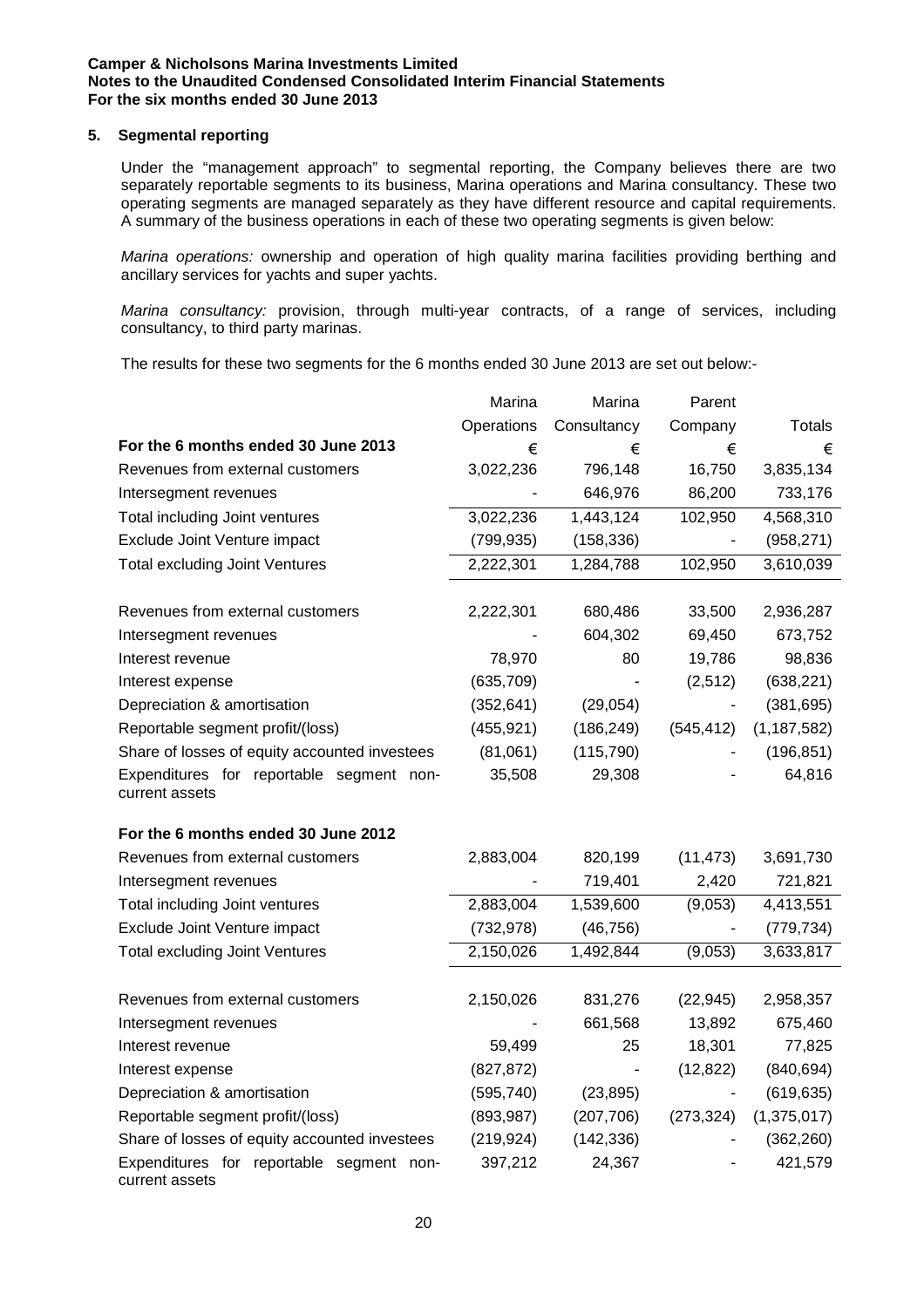# **5.** Segmental reporting (continued)

# **Reconciliation of reportable segment revenues and profit and loss**

|                                               |               | 30 June 2012    |
|-----------------------------------------------|---------------|-----------------|
|                                               | 30 June 2013  | <b>Restated</b> |
| <b>Revenues</b>                               | €             | €               |
| Total revenues for reportable segments        | 3,610,039     | 3,633,817       |
| Elimination of inter-segment revenues         | (673, 752)    | (675, 460)      |
| Group revenues                                | 2,936,287     | 2,958,357       |
| <b>Profit &amp; loss</b>                      |               |                 |
|                                               |               |                 |
| Total profit and loss for reportable segments | (1, 187, 582) | (1,375,017)     |
| Share of losses of equity accounted investees | (196, 851)    | (362, 260)      |
| Group loss before tax                         | (1, 384, 433) | (1,737,277)     |

# **Reconciliation of reportable segment assets and liabilities**

|                                                         | Marina     | Marina      | Parent       |                |
|---------------------------------------------------------|------------|-------------|--------------|----------------|
|                                                         | Operations | Consultancy | Company      | Totals         |
| As at 30 June 2013                                      | €          | €           | €            | €              |
| Assets for reportable segments                          | 44,136,477 | 1,795,299   | 37,233,593   | 83,165,369     |
| Investment in and loan to equity accounted<br>investees | 157,067    |             | 113,560      | 270,627        |
| Total                                                   | 44,293,544 | 1,795,299   | 37, 347, 153 | 83,435,996     |
| Less: intercompany loans                                |            |             |              | (31, 174, 157) |
| Less: investments in subsidiaries net of goodwill       |            |             |              | (2, 151, 278)  |
| Group total assets                                      |            |             |              | 50,110,561     |
|                                                         |            |             |              |                |
| Liabilities for reportable segments                     | 48,937,547 | 1,904,468   | 4,057,555    | 54,899,570     |
| Less: intercompany loans                                |            |             |              | (31, 174, 157) |
| Group total liabilities                                 |            |             |              | 23,725,413     |
|                                                         |            |             |              |                |
| <b>Group Net Assets</b>                                 |            |             |              | 26,385,148     |
| As at 31 December 2012 - Restated                       |            |             |              |                |
| Assets for reportable segments                          | 45,941,391 | 1,916,849   | 32,825,171   | 80,683,411     |
| Investment in equity accounted investees                | 238,128    |             |              | 238,128        |
| Total                                                   | 46,179,519 | 1,916,849   | 32,825,171   | 80,921,539     |
| Less: intercompany loans                                |            |             |              | (29, 804, 565) |
| Less: investments in subsidiaries net of goodwill       |            |             |              | (2,209,533)    |
| Group total assets                                      |            |             |              | 48,907,441     |
|                                                         |            |             |              |                |
| Liabilities for reportable segments                     | 49,566,989 | 1,731,901   | 3,999,935    | 55,298,825     |
| Less: intercompany loans                                |            |             |              | (29,804,565    |
| Group total liabilities                                 |            |             |              | 25,494,260     |
|                                                         |            |             |              |                |
| <b>Group Net Assets</b>                                 |            |             |              | 23,413,181     |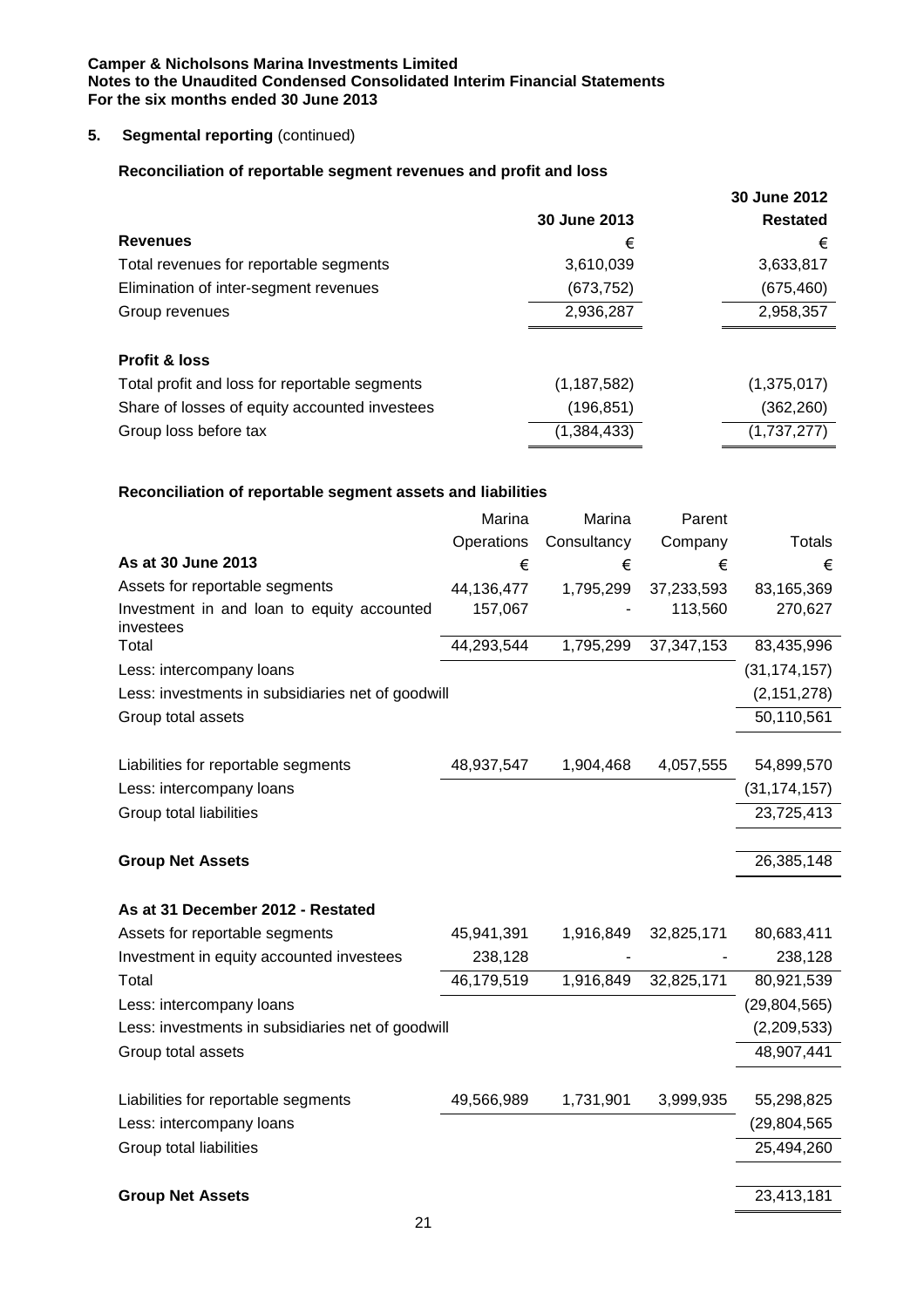### **6. Wages, salaries and consultancy fees and one-off costs of severance payments**

|                                    | 30-Jun-2013 | 30-Jun-2012<br><b>Restated</b> |
|------------------------------------|-------------|--------------------------------|
|                                    | €           | €                              |
| <b>Marina Operations</b>           | 379,593     | 383,909                        |
| Marina Consultancy                 | 598,165     | 730,939                        |
| Own work capitalised               | (2,823)     | (15,905)                       |
| Total                              | 974.935     | 1,098,943                      |
|                                    |             |                                |
| One-off cost of severance payments | 173,994     |                                |

During the current period, as part of the cost reduction measures announced at the time of the fund raising, three members of the operating management team were made redundant with a total cost of €174k (2012: Nil) which included both statutory and contractual costs.

# **7. Other General Administration expenses**

|                                 | 30-Jun-2013 | 30-Jun-2012<br><b>Restated</b> |
|---------------------------------|-------------|--------------------------------|
|                                 | €           | €                              |
| Communications including travel | 105,585     | 113,157                        |
| Repairs & maintenance           | 71.394      | 94,496                         |
| Security                        | 48,436      | 46,961                         |
| Insurance                       | 90,603      | 93,842                         |
| Electricity, water & gas        | 75,390      | 74,203                         |
| Printing stationery & postage   | 15.920      | 21,793                         |
| Bank charges                    | 30,661      | 21,707                         |
| Administration fees             | 29,797      | 30,280                         |
| Bad debt provision              | 13,086      | 13,343                         |
| Bond costs amortisation         | 18.747      | 17.432                         |
| Royalty fees                    | 79,169      | 72,609                         |
| Other                           | 74,954      | 114,723                        |
| Total                           | 653,742     | 714,546                        |

### **8. Taxation**

The company, Camper & Nicholsons Marina Investments Ltd is a Guernsey Exempt Company and is therefore not subject to taxation on its income, other than an annual exempt fee of £600, under the Income Tax (Exempt Bodies) (Guernsey) Ordinance, 1989.

The taxation charge shown in these accounts is the aggregate of taxation payable and receivable by subsidiaries. The analysis of the current year charge is shown in the table below.

|                            | 30-Jun-2013 | 30-Jun-2012 |
|----------------------------|-------------|-------------|
| Income tax charge          | (68, 156)   | (24, 550)   |
| Income tax credit          | -           | 460,679     |
| Income tax credit/(charge) | (68,156)    | 436.129     |

The tax expense of €68,156 arises in a subsidiary where management has recognised the charge based on the estimated annual income tax rate being applied to the pre-tax income of the interim period. The deferred tax asset has reduced by the same amount to €421,795 at 30 June 2013 (31 December 2012: €489,951).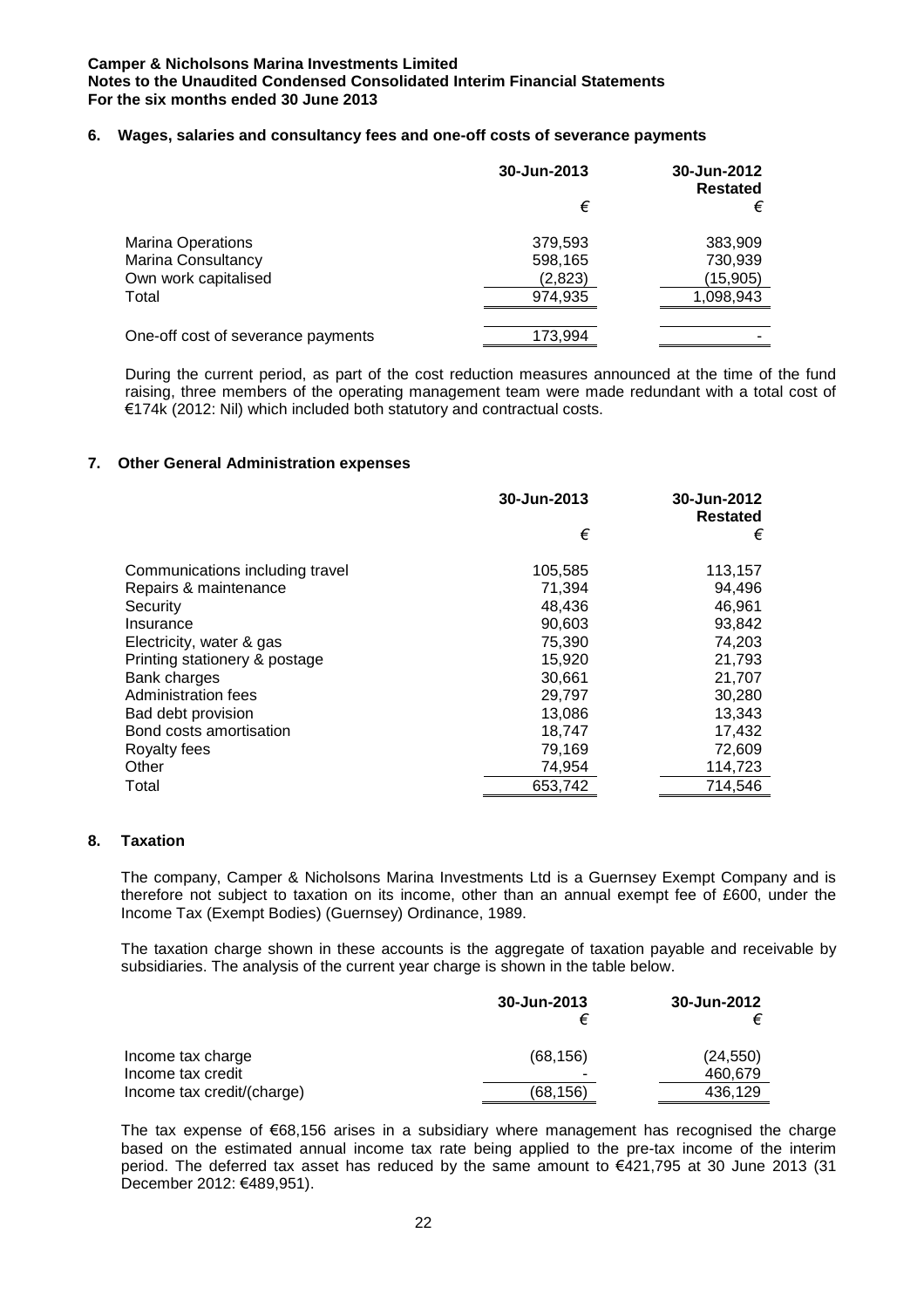# **8. Taxation** (continued)

The prior year credit arises from the recognition of a previously unrecognised deferred tax asset in a subsidiary as management considered it probable that future taxable profit of that subsidiary would allow the deferred tax asset to be recovered. A deferred tax asset is recognised for unused tax losses, tax credits and deductible temporary differences to the extent that it is probable that future taxable profits will be available against which they can be utilised. Deferred tax assets are reviewed at each reporting date and are reduced to the extent that it is no longer probable that the related tax benefit will be realised.

# **9. Assets held under Trust**

In accordance with the terms of the Trust Deed for Grand Harbour Marina's ("GHM") unsecured 7% Bond, GHM is required to establish a sinking fund to support repayment of the Bond in 2020. During January 2013, GHM transferred Malta Government Bonds that had cost €393,788 to the Trustees and at 30 June 2013 these Bonds had a market value of €412,838. These Bonds were sold by the Trustees in July and generated net proceeds of €417,133.

# **10. Property, plant and equipment**

|                                                                                                   | <b>Marina</b><br>Develop.<br>€  | <b>Deferred</b><br>super<br>yacht berth<br>costs<br>€ | <b>Office</b><br>furniture &<br>equipment<br>€ | <b>Motor</b><br>vehicles<br>€ | Leasehold<br><b>Property</b><br>€ | <b>Total</b><br>€                |
|---------------------------------------------------------------------------------------------------|---------------------------------|-------------------------------------------------------|------------------------------------------------|-------------------------------|-----------------------------------|----------------------------------|
|                                                                                                   |                                 |                                                       |                                                |                               |                                   |                                  |
| Cost:<br>At 1 January 2013- restated<br>Additions<br><b>Disposals</b>                             | 29,746,277<br>28,959<br>(2,803) | 495,826                                               | 1,002,508<br>35,857<br>(4,661)                 | 56,795                        | 49,590                            | 31,350,996<br>64,816<br>(7, 464) |
| Exchange adj to closing<br>rate                                                                   | 321,723                         |                                                       | (8, 551)                                       | 496                           | (2,378)                           | 311,290                          |
| As at 30 June 2013                                                                                | 30,094,156                      | 495,826                                               | 1,025,153                                      | 57,291                        | 47,212                            | 31,719,638                       |
| Depreciation:                                                                                     |                                 |                                                       |                                                |                               |                                   |                                  |
| At 1 January 2013- restated<br>Depreciation charge<br><b>Disposals</b><br>Exchange adj to closing | 5,782,535<br>315,299            | 5,057                                                 | 640,095<br>59,050<br>(4,003)                   | 46,808<br>2,573               | 10,645<br>4,773                   | 6,485,140<br>381,695<br>(4,003)  |
| rate                                                                                              | 56,804                          |                                                       | (5,227)                                        | 495                           | (546)                             | 51,526                           |
| As at 30 June 2013                                                                                | 6,154,638                       | 5,057                                                 | 689,915                                        | 49,876                        | 14,872                            | 6,914,358                        |
| <b>Net Book Value</b>                                                                             |                                 |                                                       |                                                |                               |                                   |                                  |
| As at 30 June 2013                                                                                | 23,939,518                      | 490,769                                               | 335,238                                        | 7,415                         | 32,340                            | 24,805,280                       |
| As at 31 December 2012-<br>restated                                                               | 23,963,742                      | 490,769                                               | 362,413                                        | 9,987                         | 38,945                            | 24,865,856                       |

Figures in the above table at 31 December 2012 / 1 January 2013 have been restated to reflect the changes resulting from the implementation of IFRS 11.

### **11. Jointly Controlled Entities**

As explained in Notes 3c and 3g the Group has changed the accounting treatment for its' jointly controlled entities in line with the requirements of IFRS 11.

The Group has a 45% interest in IC Cesme Marina Yatirim Turizm ve Isletmeleri Sirketi ("IC Cesme"), a jointly controlled entity which operates a marina in Turkey. As at 30 June 2013 the Group had invested €1.8 million (31 December 2012: €1.8 million) in the equity of IC Cesme.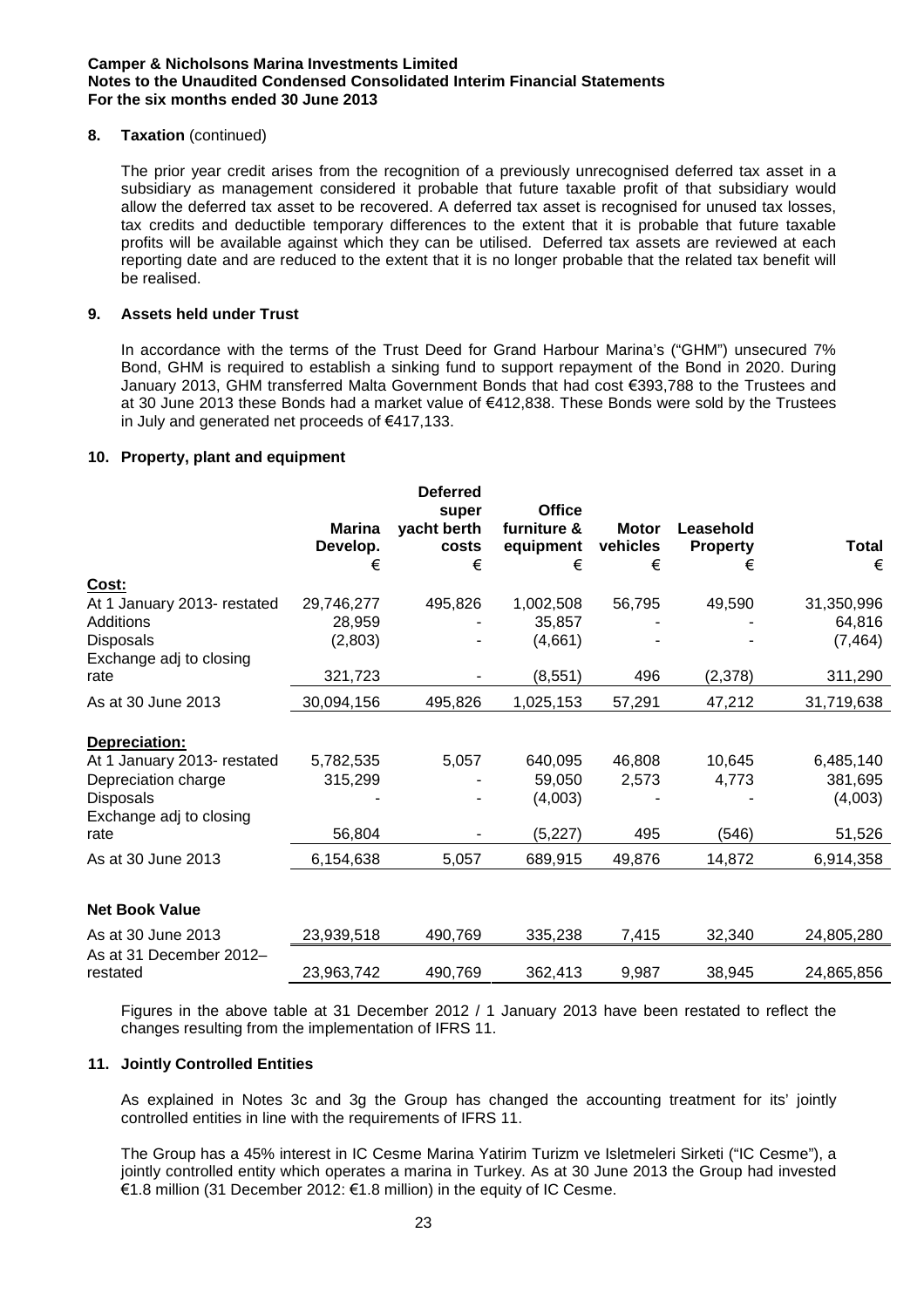# **11. Jointly Controlled Entities** (continued)

The company has a 50% interest in Camper & Nicholsons First Eastern Limited ("CNFE"), a jointly controlled entity established during 2011 which is involved in marina management and consultancy in the Asia Pacific region. The company agreed to provide funding of up to US\$1.25 million to CNFE over 2 years of which \$0.5 million was to be equity capital with US\$0.75 million as shareholder loan. The equity capital was provided in 2011 and a US\$0.3 million (€0.229 million) shareholder loan was provided in July 2013. As the request for, and the decision to provide, the funding occurred before 30 June 2013 there was a constructive obligation as at that date and the loan has therefore been included as an adjusting event in the interim results for the 6 months ended 30 June 2013.

The share of the assets and liabilities of the jointly controlled entities, reported as equity accounted investees, at 30 June 2013 and at 31 December 2012, which are included in the consolidated financial statements, are as follows:

|                                                |             | 30 June 2013 |             | 31 Dec 2012   |
|------------------------------------------------|-------------|--------------|-------------|---------------|
|                                                | IC Cesme    | <b>CNFE</b>  | Total       | Total         |
|                                                | €           | €            | €           | €             |
| Cash and cash equivalents                      | 405,200     | 136,527      | 541,727     | 669,851       |
| Other current assets                           | 696,537     | 101,639      | 798,176     | 474,666       |
| Goodwill                                       | 372,191     |              | 372,191     | 372,191       |
| Other non-current assets                       | 6,516,685   | 4,156        | 6,520,841   | 6,681,545     |
| Losses not consolidated                        |             |              |             | 24,671        |
|                                                | 7,990,613   | 242,322      | 8,232,935   | 8,222,924     |
| Current liabilities - Bank Loan                | (1,035,780) |              | (1,035,780) | (947, 174)    |
| Current liabilities - Other                    | (583,083)   | (127, 850)   | (710, 933)  | (880, 995)    |
| Non-current liabilities - Bank Loan            | (6,214,683) |              | (6,214,683) | (6, 156, 627) |
| Non-current liabilities - Shareholder<br>loans |             | (229, 350)   | (229, 350)  |               |
| Exchange adjustment                            |             | (912)        | (912)       |               |
| Loan to equity accounted investee              |             | 229,350      | 229,350     |               |
| Equity accounted investees                     | 157,067     | 113,560      | 270,627     | 238,128       |

The income and expenses of the jointly controlled entities for the six months ended 30 June 2013 and 30 June 2012 are shown in the table below. In accordance with IFRS 11 the Group's share of the losses of these joint ventures is included in the Statement of Comprehensive income. As the shareholder loan is considered to be part of the Group's investment cost in CNFE for equity accounting purposes, the current period losses and the unrecognised losses from the prior period are offset against the value of the loan.

|                                  |            | 30 June 2013 |            | 30 Jun 2012 |
|----------------------------------|------------|--------------|------------|-------------|
|                                  | IC Cesme   | <b>CNFE</b>  | Total      | Total       |
|                                  | €          | €            | €          | €           |
| Revenue                          | 799,935    | 141,923      | 941,858    | 756,731     |
| Operating expenses               | (556,050)  | (232, 870)   | (788, 920) | (752, 448)  |
| Depreciation & amortisation      | (198, 642) | (266)        | (198,908)  | (202, 743)  |
| Finance revenue                  | 4,555      | 94           | 4,649      | 1,435       |
| Finance costs                    | (130, 859) |              | (130, 859) | (165, 235)  |
| Loss before & after income tax   | (81,061)   | (91, 119)    | (172, 180) | (362, 260)  |
| Prior year losses recognised     |            | (24, 671)    | (24, 671)  |             |
| Recognised losses                | (81,061)   | (115,790)    | (196, 851) | (362, 260)  |
| Non-controlling interest         | 16,885     |              | 16,885     | 45,810      |
| Group share of recognised losses | (64, 176)  | (115, 790)   | (179,966)  | (316, 450)  |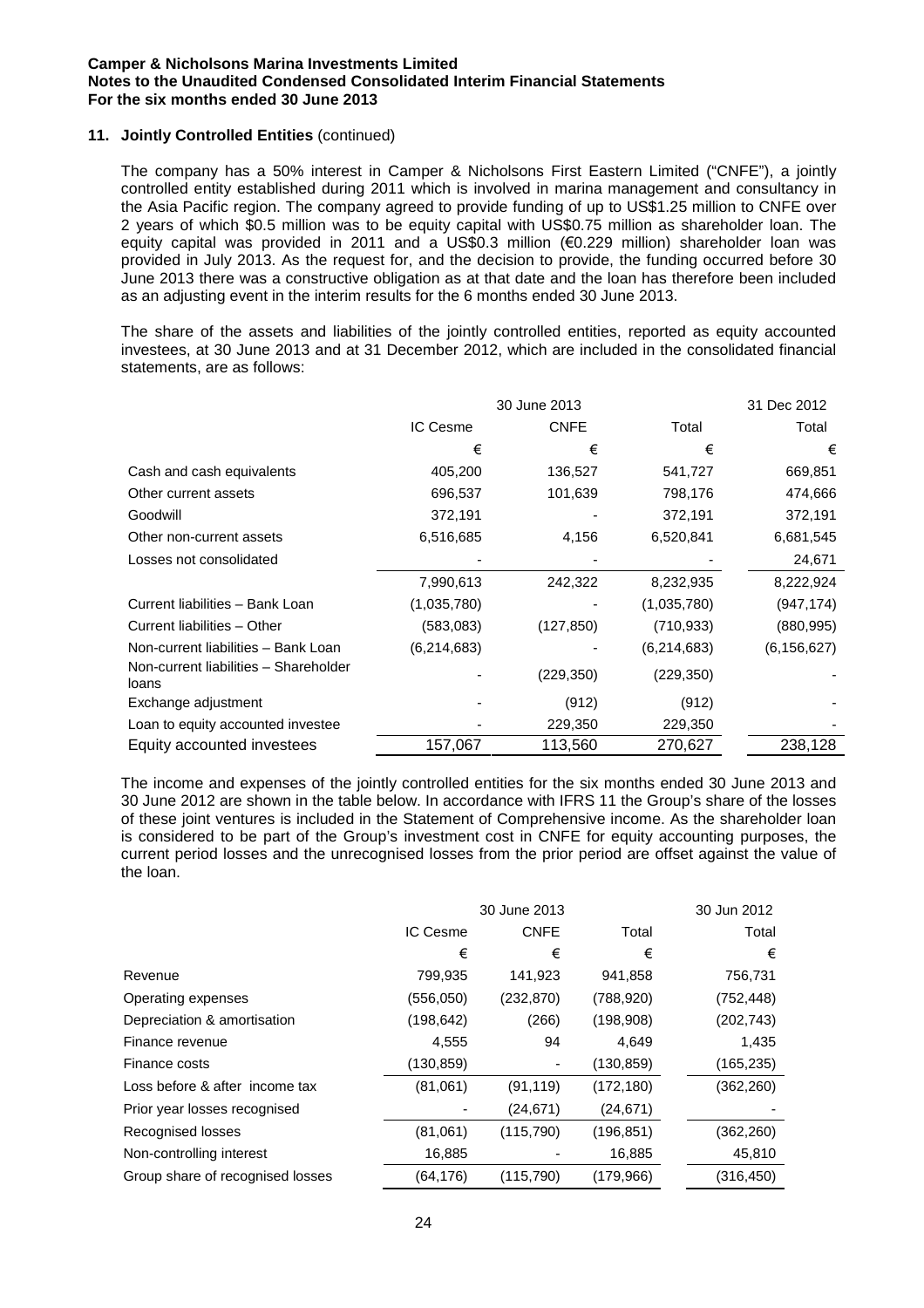# **11. Jointly Controlled Entities** (continued)

The lease of Cesme Marina in Turkey is held by IC Cesme Marina Yatrim Turizm ve Isletmeleri Sirketi, a company in which the Group's subsidiary, GHM, has a 45% interest. The lease is non-cancellable and expires in 2033. The initial annual rent payable was approximately €1m and this is index linked in future years in accordance with the Build Operate Transfer (BOT) contract.

The bank loan is provided by Isbank to IC Cesme in the form of a Term Facility Agreement ("Term Facility") in the amount of €9,249,386. This loan is repayable in semi-annual instalments which commenced in December 2011. In addition to the Term Facility, Isbank provided a loan in the form of a General Cash and Non-Cash Credit Agreement (the "Subordinated Loan") with a maximum facility of €10 million of which €8.495 million has been drawn down. The Subordinated Loan has been secured against cash pledges by the shareholders and is repayable commensurate with the Term Facility. The Isbank loans are guaranteed by the shareholders as detailed in note 20.

### **12. Financial Instruments**

The fair values of financial assets and financial liabilities, together with the carrying amounts, as at 30 June 2013, in the unaudited condensed consolidated statement of financial position, are as follows.

| €                                    | <b>Carrying</b><br>Amount | Fair<br>Value  |
|--------------------------------------|---------------------------|----------------|
| Non current financial assets         |                           |                |
| Assets held in Trust (Note 9)        | 412,838                   | 412,838        |
| Cash pledges                         | 4,410,160                 | 4,410,160      |
| Available for sale financial assets  | 1,238,512                 | 1,238,512      |
| <b>Current financial assets</b>      |                           |                |
| Trade and Other Receivables          | 1,824,803                 | 1,824,803      |
| Cash and Cash equivalents            | 6,122,723                 | 6,122,723      |
| Non current financial liabilities    |                           |                |
| Fixed rate borrowings                | (5,733,750)               | (5,892,352)    |
| Other Loans and Borrowings           | (1, 124, 444)             | (1, 124, 444)  |
| Unsecured 7% Bond                    | (11, 673, 317)            | (12, 131, 930) |
| Other payables                       | (163, 107)                | (163, 107)     |
| <b>Current financial liabilities</b> |                           |                |
| Trade and Other liabilities          | (3,350,624)               | (3.350.624)    |

The assets held in Trust and the Available for sale financial assets both consist of investments in Malta Government Bonds which are quoted and freely traded on the Malta Stock Exchange and are considered to be Level 1 assets in the Fair Value hierarchy. As at 30 June 2013 these assets were re-valued to market value and their Carrying Amount is therefore the same as the Fair Value. The increase in market value of these assets since 31 December 2012 is classified as a Fair Value Reserve in other Comprehensive Income.

The Fixed rate borrowings and the Unsecured 7% Bond are not quoted financial instruments and therefore no market value is available for them. As required by IFRS 7 the Fair Value of these liabilities needs to be disclosed. At 30 June 2013, as shown in the table above, the fair value has been based on a calculation of the net present value of the cash flows relating to the loan, being interest and capital payments, using a market interest rate for a similar instrument.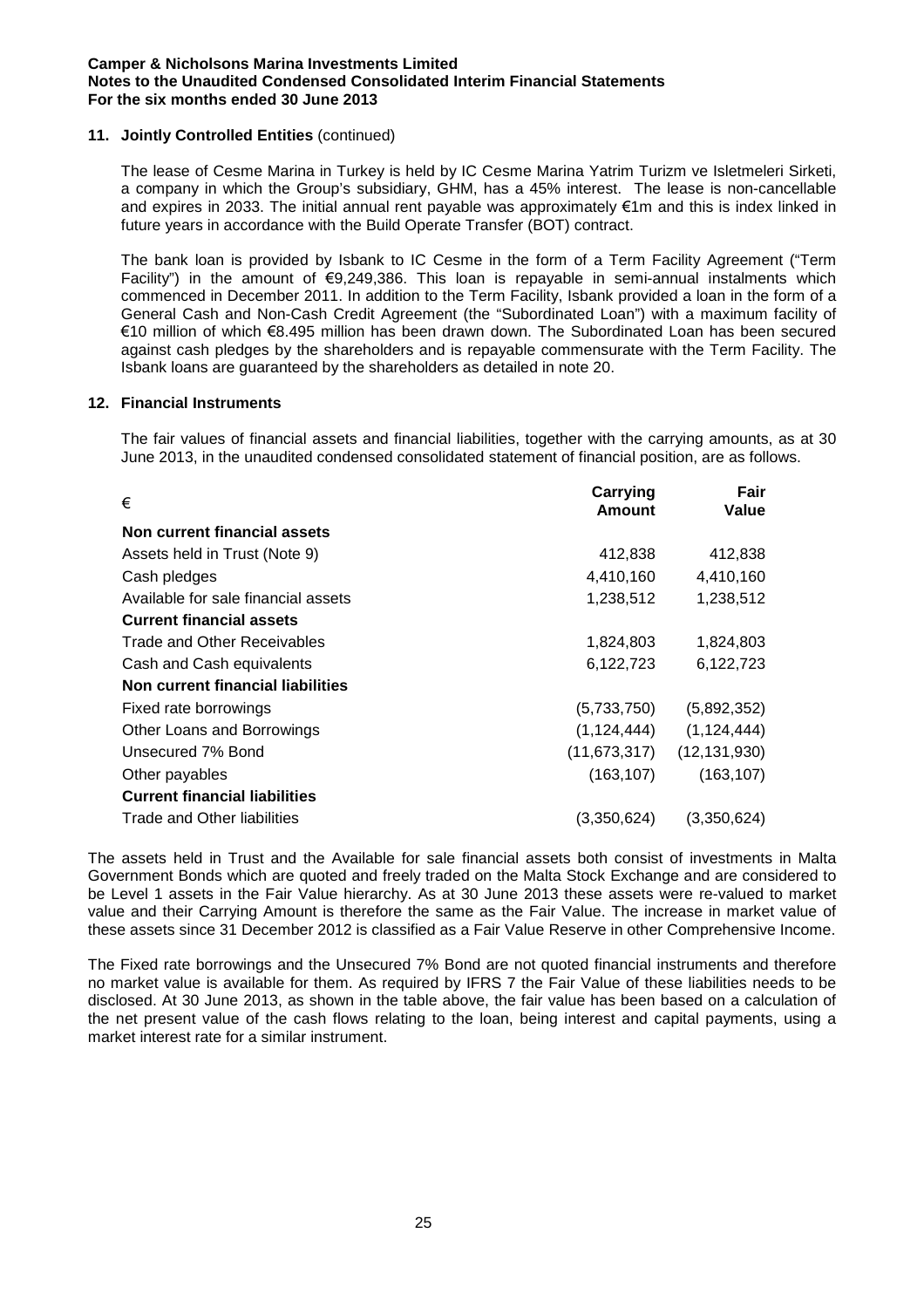# **13. Cash pledges**

|                                      | 30-Jun-2013 | 31-Dec-2012<br><b>Restated</b> |
|--------------------------------------|-------------|--------------------------------|
| Cash Pledges comprise the following: | €           | €                              |
| <b>Isbank</b>                        | 3,909,412   | 3,500,099                      |
| Scotia Bank                          | 500,748     | $\overline{\phantom{a}}$       |
|                                      | 4,410,160   | 3,500,099                      |

As detailed in Note 11, the subordinated loan provided by Isbank to IC Cesme is secured against cash pledges made by the IC Cesme Marina shareholders. The Company's interest in IC Cesme Marina was sold to Grand Harbour Marina plc ("GHM") in March 2011. Part of the contractual terms of the sale required GHM to take over the Company's obligations to Isbank. At 30 June 2013 the Group's share of the cash pledge amounted to €3,909,412 (31 December 2012: €3,500,099) including interest added of €72,412 (31 December 2012: €54,599) continued to be held in the Company's name but in line with the terms of the sale agreement, GHM has lodged an equivalent sum with the Company in anticipation of Isbank agreeing to substitute GHM for the Company in relation to the banking arrangements for IC Cesme.

In accordance with the information provided at the time of the fund raising in April, a cash deposit of €0.5 million (US\$655k) was placed with Scotiabank to facilitate the removal of the Debt Service Coverage Ratio covenant given to Scotiabank, that would otherwise have been breached on 31 March 2013, and secure a permanent waiver of prior breaches of the covenant.

# **14. Cash & Cash Equivalents**

|                                                  | 30-Jun-2013 | 31-Dec-2012<br><b>Restated</b> |
|--------------------------------------------------|-------------|--------------------------------|
|                                                  | €           | €                              |
| Cash & Cash Equivalents comprise the following:- |             |                                |
| Cash at bank and in hand                         | 1,368,361   | 3,043,133                      |
| Short term deposits                              | 4,754,362   | 1,151,168                      |
|                                                  | 6,122,723   | 4,194,301                      |

### **15. Unsecured Bond Issue**

During the period ended 31 December 2010, Grand Harbour Marina plc ("GHM") issued €10,000,000 bonds, with an over-allotment option of €2,000,000 bearing an interest rate of 7%, redeemable on 25 February 2020 and subject to an early redemption option that may be exercised by GHM between 2017 and 2020.

As at 30 June 2013 the outstanding balance related to these bonds was €11,673,317 (31 December 2012: €11,654,570) which can be analysed as shown in the table below:

|                                   | 30-Jun-2013 | 31-Dec-2012 |
|-----------------------------------|-------------|-------------|
|                                   |             |             |
| Opening balance                   | 11.654.570  | 11.619.024  |
| Amortisation of transaction costs | 18.747      | 35.546      |
| Balance at period end             | 11.673.317  | 11.654.570  |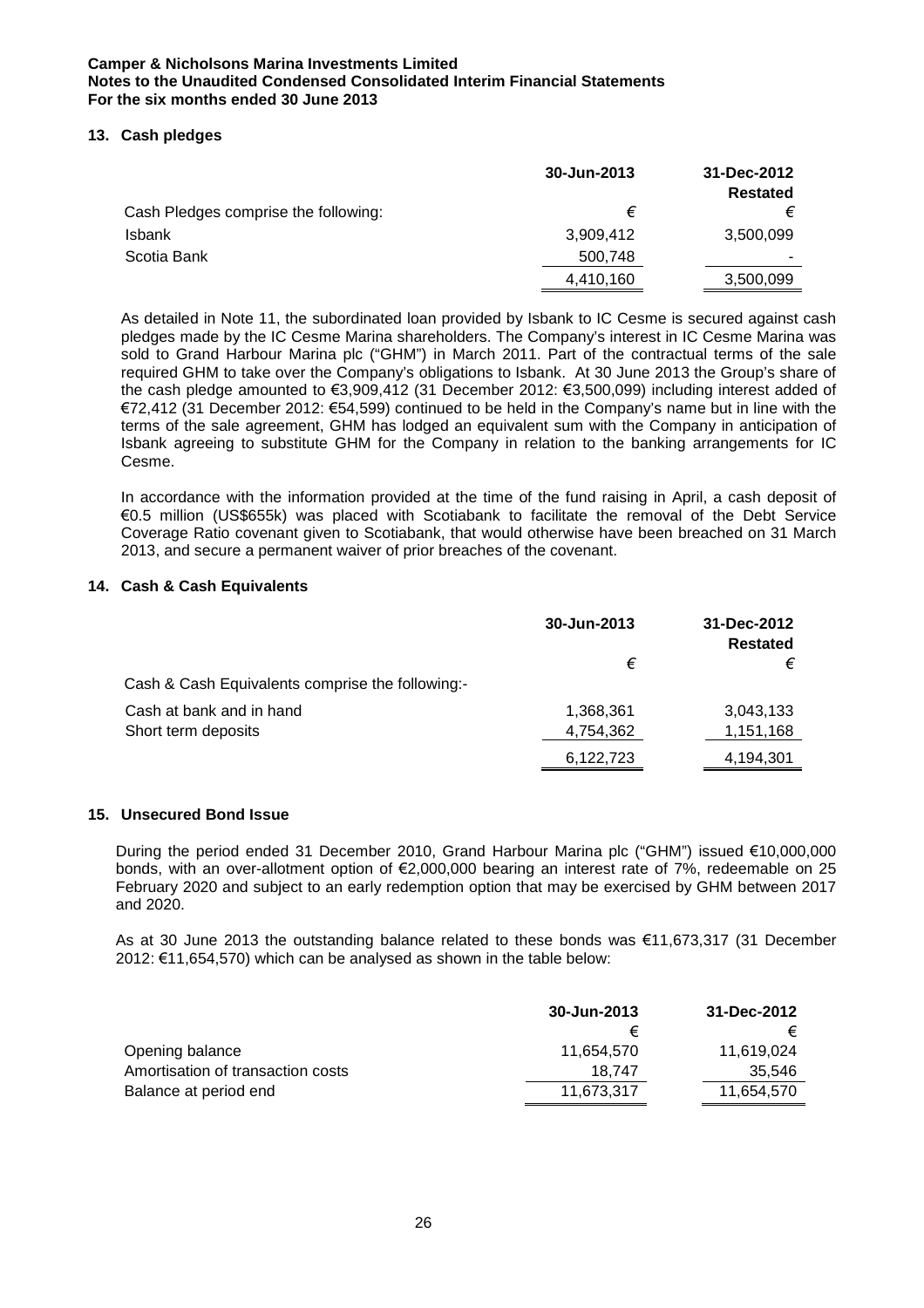# **16. Interest bearing loans and borrowings**

|                                    | At 30 June 2013 | At 31 Dec 2012  |
|------------------------------------|-----------------|-----------------|
|                                    |                 | <b>Restated</b> |
|                                    | €               | €               |
| Scotia Bank Loan A                 | 2,804,276       | 3,475,754       |
| Scotia Bank Loan B                 | 5,733,750       | 5,684,400       |
| <b>Total Bank Loans</b>            | 8,538,026       | 9,160,154       |
| <b>Bank Overdrafts</b>             | 339             | 15,250          |
|                                    | 8,538,365       | 9,175,404       |
| Unsecured 7% Bond                  | 11,673,317      | 11,654,570      |
| Other Loan                         |                 | 162,750         |
|                                    | 20,211,682      | 20,992,724      |
|                                    |                 |                 |
| Repayable within one year          | 1,680,171       | 1,681,900       |
| Repayable after more than one year | 18,531,511      | 19,310,824      |
|                                    | 20,211,682      | 20,992,724      |

|                    | <b>Interest Rate</b><br>at<br>30 June 2013 | <b>Interest</b><br>Rate at<br>31 Dec 2012 | <b>Due</b><br><b>Within 12</b><br>months | Due 1 July Due 2016,<br>$2014 - 31$<br>Dec 2015 | 2017 &<br>2018 | Due 2019,<br>& 2020 |
|--------------------|--------------------------------------------|-------------------------------------------|------------------------------------------|-------------------------------------------------|----------------|---------------------|
|                    | ℅                                          | %                                         | €                                        | €                                               | €              | €                   |
| Scotia Bank Loan A | 3.27%                                      | 3.31%                                     | 1,679,832                                | 1.124.444                                       |                | $\sim$              |
| Scotia Bank Loan B | 5.70%                                      | 5.70%                                     | ۰.                                       | 5,733,750                                       | ۰              |                     |
| Bank overdraft     | 5.00%                                      | 5.00%                                     | 339                                      |                                                 |                |                     |
| Unsecured 7% Bond  | 7.00%                                      | 7.00%                                     |                                          |                                                 |                | $-11,673,317$       |
| Total              | n/a                                        | n/a                                       | 1.680.171                                | 6,858,194                                       |                | $-11,673,317$       |

# **Security and maturity:**

The Scotia Bank loan in respect of Camper & Nicholsons Grenada Limited ("CNGL") is secured by:

- First ranking and continuing sum Demand Mortgage Debenture stamped for US\$15,000,000 or equivalent charge over the fixed assets, goodwill, and uncalled capital of the borrower and a floating charge over all other assets.

The loan has been shown in two parts as Scotia Bank Loan A and Loan B to reflect the different repayment profiles. Scotia Bank Loan A, originally for US\$7,500,000 is repayable in quarterly instalments that commenced at 30 June 2010 with the final payment due in June 2015. Scotia Bank Loan B for US\$7,500,000, on which the interest rate has been fixed at 5.7% as shown above, is the bullet payment due in June 2015.

As indicated in Note 13, the Company has lodged a cash deposit of €0.5 million (\$655,000) with Scotiabank to facilitate the removal of the Debt Service Coverage Ratio covenant given to Scotiabank that would otherwise have been breached at 31 March 2013.

The bank overdraft in respect of Grand Harbour Marina plc ("GHM") is secured by:

- a first general hypothec for €1,747,030 on overdraft basis over all assets, present and future given by Grand Harbour Marina plc; and
- a first special hypothec for  $\epsilon$ 1,747,030 on overdraft basis over the temporary utile dominium for 99 years commencing from 2 June 1999 over the land measuring 1,410 square metres at Cottonera Waterfront Vittoriosa; and

Details of the Grand Harbour Marina 7% unsecured bond are given in Note 15.

The Other Loan was secured by a share charge in favour of the lender over the shares that the Company or its subsidiary owns in Camper & Nicholsons Marinas International Limited. This charge was released when the final instalment of the loan was repaid in May 2013.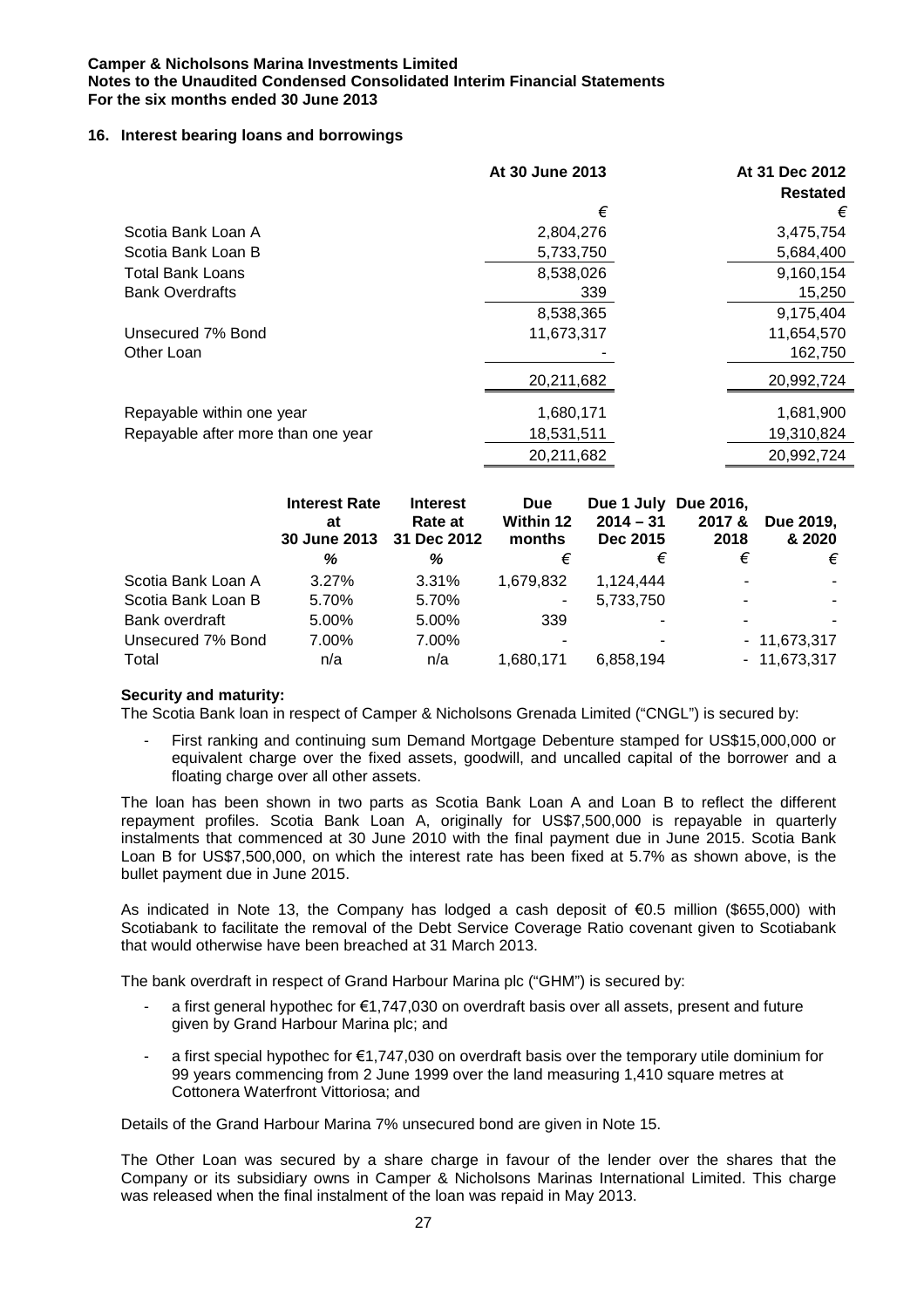# **17. Share Capital**

|                                 |           | 30 Jun 2013 | 31 Dec 2012 |
|---------------------------------|-----------|-------------|-------------|
| Ordinary shares of no par value | Unlimited | 141.784.358 | 80,243,615  |

During the current period the Company raised additional share capital of €4,723,283, €4,548,565 net of costs through a Subscription and Open Offer issuing a total of 61,540,743 new ordinary shares at a price of 6.5 pence each.

The share capital is shown in the consolidated Statement of Financial Position net of issue costs of €2,726,761 (31 December 2012: €2,552,043).

# **18. Subsidiaries and joint ventures**

|                                                                              | <b>Activity</b>                                                                   | <b>Country of</b><br>Incorporation | <b>Equity</b><br><b>Interest</b> |
|------------------------------------------------------------------------------|-----------------------------------------------------------------------------------|------------------------------------|----------------------------------|
| <b>Subsidiaries</b>                                                          |                                                                                   |                                    | %                                |
| Camper & Nicholsons Marinas (Malta) Ltd                                      | <b>Investment Holding</b>                                                         | Malta                              | 100.00                           |
| Camper & Nicholsons Caribbean Holdings<br>Ltd                                | <b>Investment Holding</b>                                                         | <b>Bahamas</b>                     | 100.00                           |
| Camper & Nicholsons Grenada Ltd                                              | <b>Property Holding</b>                                                           | Grenada                            | 100.00                           |
| Camper & Nicholsons Grenada Services<br>Ltd                                  | Marina Operator                                                                   | Grenada                            | 100.00                           |
| Grand Harbour Marina plc (including its'<br>subsidiary Maris Marine Limited) | Marina Operator                                                                   | Malta                              | 79.17                            |
| Camper & Nicholsons Marinas<br>International Ltd                             | Group Investment Management<br>and Third Party Marina<br>Management & Consultancy | Malta                              | 100.00                           |
| Camper & Nicholsons Marinas Ltd                                              | Group Investment Management<br>and Third Party Marina<br>Management & Consultancy | UK                                 | 100.00                           |
| <b>Jointly Controlled Entities</b>                                           |                                                                                   |                                    |                                  |
| Camper & Nicholsons First Eastern Ltd                                        | <b>Third Party Marina</b><br>Management & Consultancy                             | Hong Kong                          | 50.00                            |
| IC Cesme Marina Yatirim Turizm ve<br>Isletmeleri Sirketi                     | Marina Operator                                                                   | Turkey                             | $35.63*$                         |

\* The Group's subsidiary, Grand Harbour Marina plc, owns a 45% equity interest in IC Cesme Marina

### **19. Non-controlling Interest**

The non-controlling interest is all attributable to the 20.83% non-controlling shareholding in Grand Harbour Marina plc.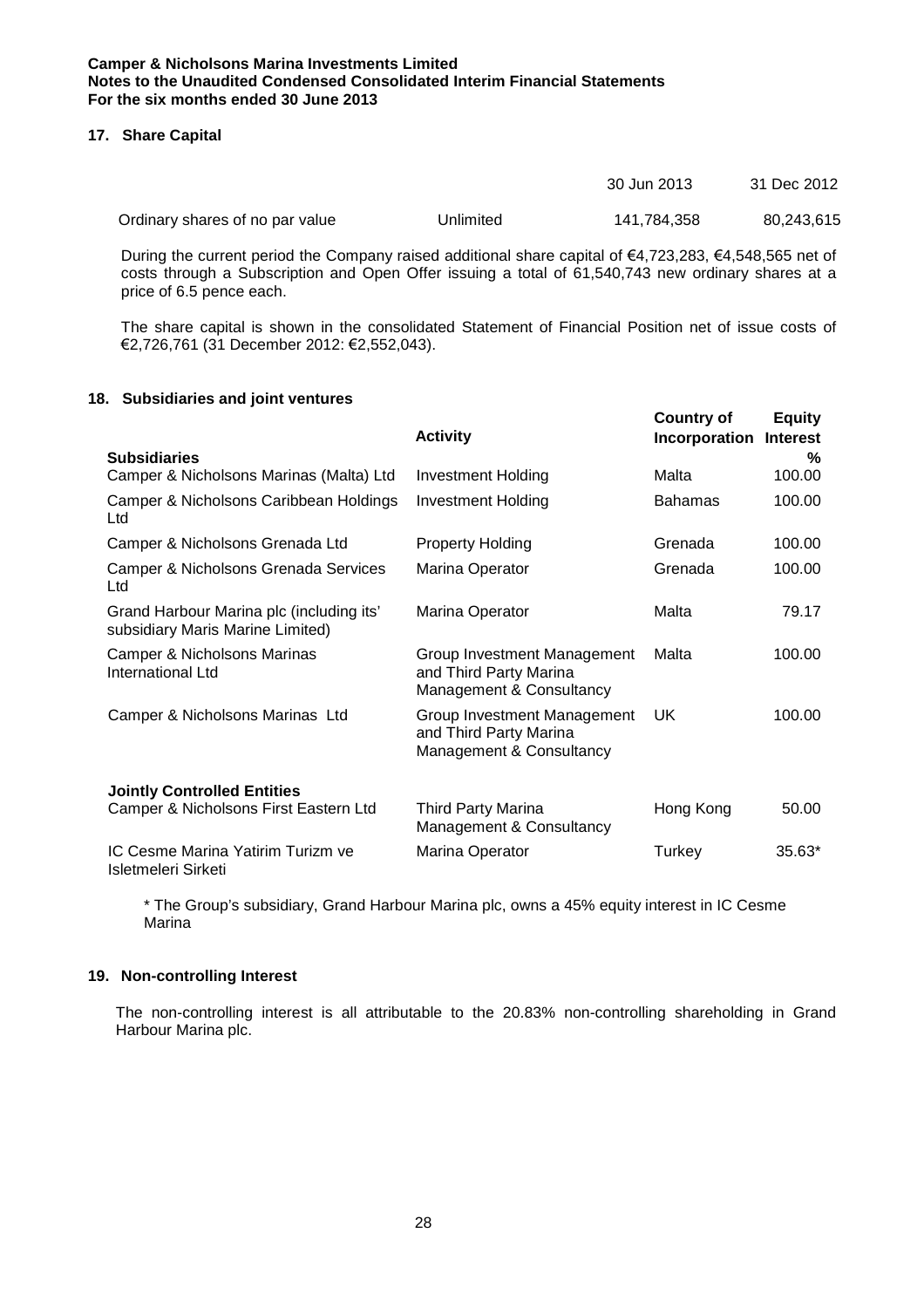# **20. Commitments and contingencies**

### **Operating lease commitments – Group as lessee**

The Group has entered into the equivalents of commercial leases in respect of certain of the properties it occupies.

The lease of Grand Harbour Marina in Malta is held by Grand Harbour Marina plc ("GHM"), a 79% subsidiary. The lease is non-cancellable and expires in 2098, except that it has a break clause exercisable by the tenant only in 2029. The rent payable is based on turnover but the lease specifies a minimum and maximum level of rent payable in any year. The minimum future rental payments under the lease amount to approximately €5 million and the maximum to approximately €14 million. Further details on the terms of, and background to, the lease of Grand Harbour Marina were included in Note 26 of the Consolidated Financial Statements for the year ended 31 December 2012.

The lease of the water area of Port Louis Marina in Grenada is held by Camper & Nicholsons Grenada Ltd, a 100% subsidiary. The lease is non-cancellable and expires in 2105 with an option to extend for a further 99 years subject to negotiation on expiry of the initial term. The rent payable is based on the total square footage brought into use. Not all the available area has yet been brought into use and may not be during 2013. The future rental payments under the terms of the lease, assuming that the whole area is brought into use are estimated at €1.8 million.

The Group has three office premises all of which are held under non-cancellable operating leases which range in length between 5 and 25 year with rents reviewable periodically to prevailing market rates. The unexpired periods of these leases at 30 June 2013 were between 1.5 and 17.5 years with total minimum future rentals payable under the three leases amounting to approximately €1.6 million before any subletting revenues. As the Group ceased to occupy one of the offices during 2012, those premises have been sub-let for a period of at least three years at a premium to the rent payable.

### **Finance lease commitments – Group as lessor**

The Group has granted a number of licences ranging in duration from 25 to 45 years in respect of berths at Grand Harbour Marina and Port Louis Marina. The licence fees payable for the berth are accounted for in the year of sale and consequently there is no future licence fee income. Licensees are required to pay annual service charges to defray the costs of maintenance of the berths. Because all amounts receivable under long term licenses are collected at the outset of the contract, the Group's gross and net investment in finance leases is zero.

### **Finance lease and hire purchase commitments**

At the reporting date the Group has no commitments as lessee under finance leases.

### **Trade Mark Licence**

The Company has an exclusive, perpetual, global licence to use the Camper & Nicholsons brand and related trademarks in connection with marinas and marina related services and is liable to pay a royalty of, generally, 1.5% of the marina related turnover of entities licensed to use the brand and of 1.5% of fees earned from marina related consultancy services provided.

### **Capital commitments**

At 30 June 2013, the Group had contracted capital commitments of Nil (31 December 2012: Nil)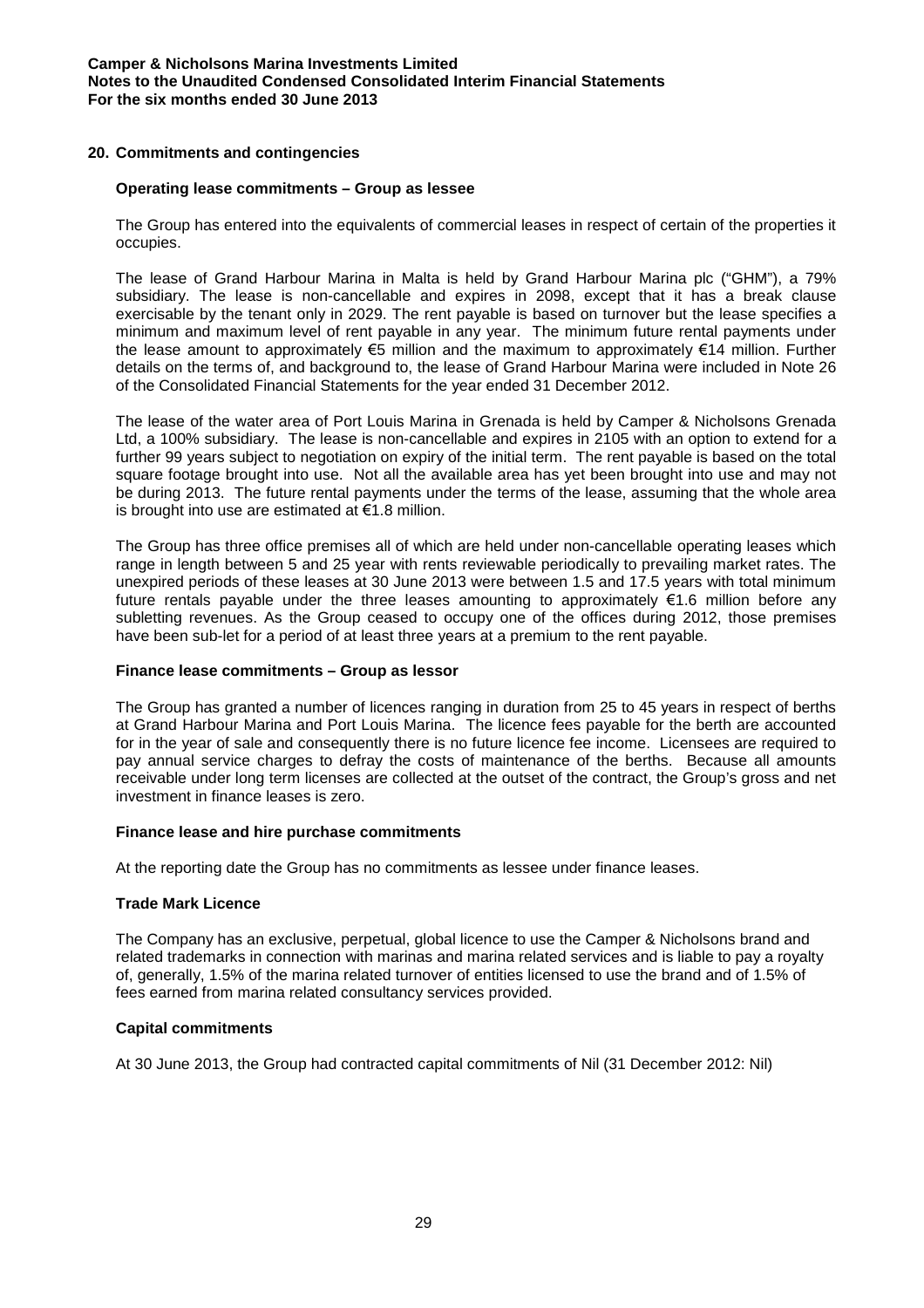# **20. Commitments and contingencies** (continued)

### **Contingent liabilities**

Neither the Parent Company nor the Group had any contingent liabilities at 30 June 2013 except as disclosed below.

### *Litigation and claims*

There were no changes in contingent liabilities as at 30 June 2013 when compared to those previously reported in the financial statements for the year ended 31 December 2012.

### *Guarantees*

The Parent Company has provided an unlimited guarantee in favour of the Bank of Nova Scotia in support of a loan facility provided to Camper & Nicholsons Grenada Limited.

The Parent Company currently acts as a guarantor and sponsor of IC Cesme's repayment obligations under the Term Facility and the Subordinated Loan to the extent of 45% of any non-payment. As part of the contractual arrangements for the sale of the Company's interest in IC Cesme to GHM, GHM has agreed to become guarantor in place of the Company but the legal formalities relating to this substitution had not been completed at 30 June 2013. GHM has indemnified the Company against any loss arising. The Group's potential liability at 30 June 2013 was €7,250,463 (December 2012: €7,103,800).

Grand Harbour Marina plc, a subsidiary, has provided a guarantee in respect of a performance bond amounting to €34,941 (December 2012: €34,941).

Camper & Nicholsons Grenada Services Limited, a subsidiary, has provided an unlimited guarantee in favour of The Bank of Nova Scotia in support of a loan facility provided to Camper & Nicholsons Grenada Limited.

# **21. Related party transactions**

### **Directors' Remuneration**

During the six months ended 30 June 2013 the contractual level of fees for the five Directors that served throughout the period remained unchanged from that disclosed in the Directors' Report in the 2012 Annual Report. However, Mr Whiley waived his Director fees, which represented a saving of €14,693 (£12,500). Mr Whiley and Mr Bralsford waived their entitlement to fees from Grand Harbour Marina which represented a further saving of €6,217. Miss Elizabeth Kan joined the Board with effect from 25 June 2013 and will be paid fees at the Company's usual Non-Executive Director rate of £25,000 per annum.

For the 6 months ended 30 June 2013, Directors' remuneration of €90,972 (30 June 2012: €188,616) was charged and a payable amount of €39,890 (31 December 2012: €426,651) was accrued in the Unaudited Condensed Consolidated Statement of Financial Position.

### **Loan from Maris Marine Holdings Limited**

Management of the Group was internalised in December 2008 when the Company acquired its Manager and Investment Advisor. The acquisition involved €1.5m of deferred consideration which, at the Company's request, was converted into a loan with extended payment terms. As at 30 June 2013, as the final repayment was made during May 2013, there was an outstanding balance on this loan of €Nil (December 2012: €162,750) due to Maris Marine Holdings Limited, a company of which Nicholas Maris is the controlling shareholder